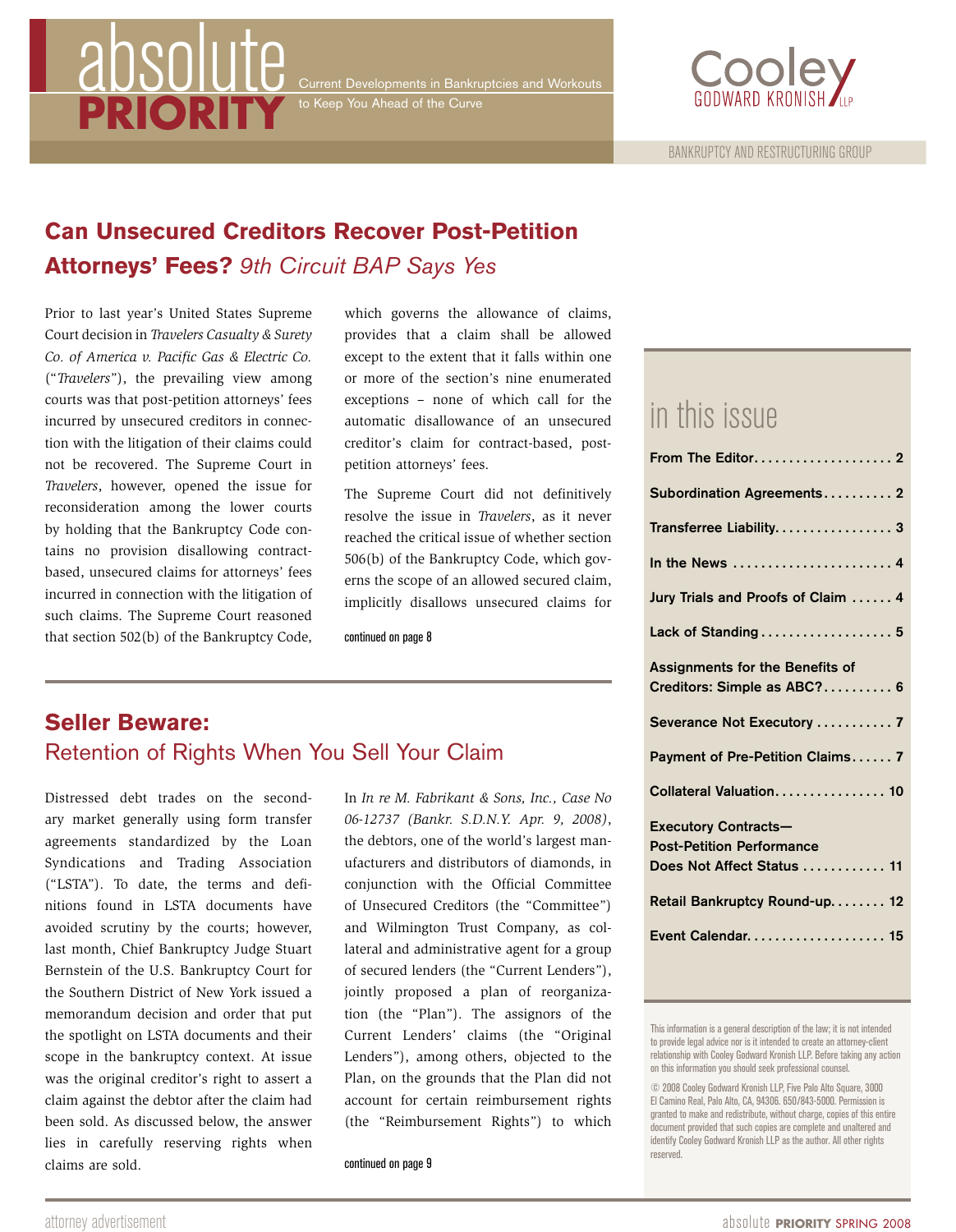# from the editor **Adam C. Rogoff**

Over the last several months, we have seen a proliferation of chapter 11 cases hitting all aspects of the marketplace —from mid-size to larger companies. Behind the public chapter 11 filings themselves are a myriad of distressed companies seeking to avoid a formal proceeding through out-of-court workouts. Unlike the recent past, the companies affected today cross a broad spectrum of industries—retailers, manufacturers, airlines, and hospitals and other health care providers. The perfect storm is upon us, as consumers have less disposable cash in the face of higher gas and utility prices, higher food prices, lower home equity, and a stock market that is anything but consistent.

So, in other words, it's a great time for the Spring edition of *Absolute Priority*…

This issue discusses alternatives to bankruptcy proceedings, ability to assert claims for legal fees post-bankruptcy, and other interesting case developments.

We have been very busy as a Firm in representing creditors' committees in many of today's well-known retail bankruptcy cases, representing Bayonne Medical Center as chapter 11 debtor in its case (which has successfully allowed the hospital's operations to survive while potentially providing a return for unsecured creditors—a virtually unheard of result for hospitals these days), and representing strategic and financial buyers of assets of distressed companies. But, we are never too busy to hear from you, our friends, and to keep you up to date on latest developments. You are, after all, our *Absolute Priority*…

Enjoy this latest issue and we look forward to hearing from you.•

# Subordination Agreements

*In re Dura Automotive Systems, Inc. et al***. (Case No. 06-11202) (Bankr. D. Del. Dec. 7, 2007)**

In this case, the Court analyzed what is commonly referred to as an "X-Clause"—a provision in a subordinated note that defines an exception to the basic subordination agreement that permits a distribution to the subordinated parties in certain circumstances. The Court held, among other things, that the X-Clause at issue did not relieve the subordinated note holders of their basic contractual promise to subordinate their right to payment or distribution from the debtors until after the debtors' senior note holders were paid in full.

The subordinated holders' had sought, among other things, a declaratory judgment that the X-Clause did not subordinate their right to receive payment or distribution from the debtors under a proposed plan which provided distributions through an equityrights offering. The subordinated holders argued that the X-Clause at issue excepted "Permitted Junior Securities" (as defined in the subordinated note indenture) from

# absolute **PRIORITY**

| Editor in Chief Adam C. Rogoff  |                  |
|---------------------------------|------------------|
| Managing EditorJeffrey L. Cohen |                  |
| Contributing AuthorsBryan Byun  |                  |
|                                 | Robert Eisenbach |
|                                 | Michael Klein    |
|                                 | Seth Van Aalten  |

Stay informed. To sign up for future issues of **Absolute Priority**, Cooley's quarterly newsletter on bankruptcy issues and developments, visit www.cooley.com/alert.

To keep informed on regular updates in the bankruptcy sector, you can check In The (Red): The Business Bankruptcy Blog, authored by Cooley Godward Kronish partner Robert Eisenbach. To sign up for In The Red, visit: bankruptcy.cooley.com.

their subordination promise even where the senior holders were not paid in full, and that the debtors' proposed equity offering constituted the distribution of "Permitted Junior Securities." The senior note holders moved for summary judgment on the grounds that the X-Clause did not affect the basic subordination promise inherent in the subordinated note indenture.

The Court's opinion is notable for several reasons. First, while observing that the X-Clause lacked "utter clarity," the Court nevertheless found that applicable New York law required the Court to consider the X-Clause within the overall purpose of the note indenture and not in isolation. Further, the Court accepted the proposition that an X-Clause is intended to create only a limited exception to the basic subordination promise and must be construed narrowly. According to the Court, the subordinated

note indenture as a whole supported the continued on page 3

#### key attorney contacts

| Lawrence Gottlieb212/479-6140   |
|---------------------------------|
| lgottlieb@cooley.com            |
| James A. Beldner  212/479-6086  |
| jbeldner@cooley.com             |
| Robert Eisenbach 415/693-2094   |
| reisenbach@cooley.com           |
| Cathy Hershcopf212/479-6138     |
| chershcopf@cooley.com           |
| Jay Indyke 212/479-6080         |
| jindyke@cooley.com              |
| Richard Kanowitz212/479-6167    |
| rkanowitz@cooley.com            |
| J. Michael Kelly415/693-2076    |
| kellyjm@cooley.com              |
| Adam C. Rogoff 212/479-6420     |
| arogoff@cooley.com              |
| Ronald R. Sussman. 212/479-6063 |
| rsussman@cooley.com             |
|                                 |

 $\bf{z}$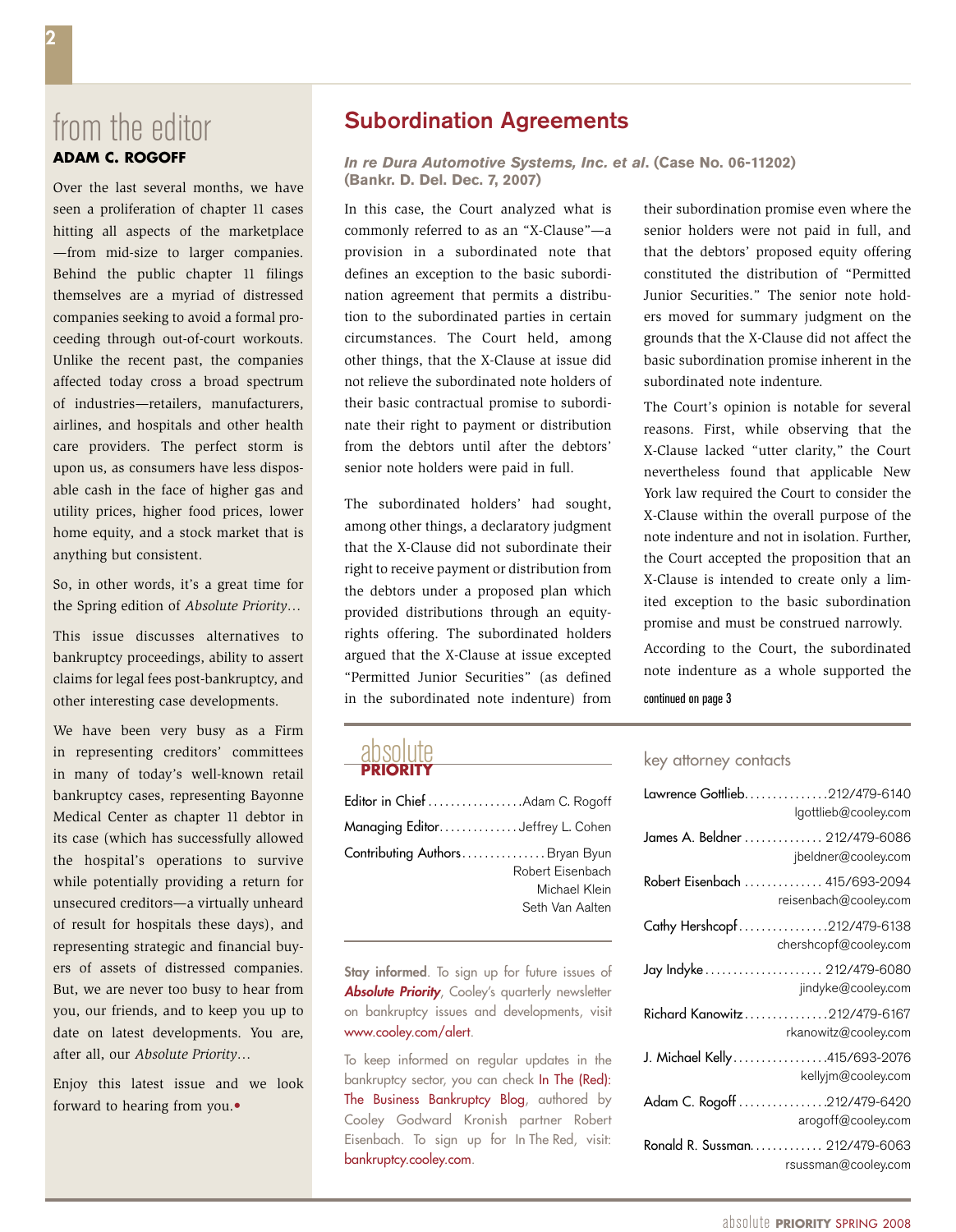# Transferree Liability

*Farm Credit Leasing Services Corp. v. Ferguson Packaging Machinery Inc.***, Case No. 07-1900 (E.D. Pa. Dec. 3, 2007)**

Good faith purchasers for value, beware. Your purchase (and subsequent sale) of equipment that you thought the seller was entitled to sell could subject you to liability if it turns out that, in fact, the seller was merely a lessee and the lessor decides to sue you (and not the lessee) for, among other things, conversion.

Last December, the federal district court for the Eastern District of Pennsylvania denied the defendant's motion to dismiss in *Farm Credit Leasing Services Corp. v. Ferguson Packaging Machinery Inc*. The plaintiff, Farm Credit Leasing Services Corp. ("Farm Credit') leased certain equipment to Le-Nature's f/k/a Global Beverage Systems, Inc. ("Le-Nature's") pursuant to a lease agreement. Sometime after July 2000, Le-Nature's sold the equipment to Ferguson Packaging Machinery Inc. ("Ferguson"). The sale occurred without Farm Credit's knowledge or consent, and in violation of the Lease Agreement. Furthermore, even though under the lease agreement, Farm Credit was the owner of the equipment, neither Le-Nature's nor Ferguson paid Farm Credit any consideration for the equipment.

Ferguson subsequently re-sold the equipment to a third party. Again, neither Ferguson nor the third party purchaser nor any other party paid Farm Credit any consideration for the sale of the equipment to the third party purchaser.

In 2006, Le-Nature's filed for chapter 11 protection, and, as a result, Farm Credit was prevented by the automatic stay from bringing an action against Le-Nature's for breach of contract. Farm Credit sued Ferguson for, *inter alia*, conversion. Farm Credit alleged three independent conversion claims:

1. Ferguson purchased the equipment, owned by Farm Credit, from Le-Nature's and exercised dominion and control over the equipment without the knowledge or consent of Farm Credit;

2. Ferguson sold the equipment to a third party, thus further depriving Farm Credit of its right to the equipment; and

3. Ferguson retained the proceeds from the sale of the equipment.

Given the "relatively low bar imposed by Rule 12(b)(6)"—*i.e.* motion to dismiss for failure to state a claim for which relief can be granted—the Court agreed that the elements of conversion were adequately pled and that the "bottom line" was that "Ferguson is liable to Farm Credit regardless of whether Ferguson purchased the [equipment] in good faith, and regardless of any claim against Le-Nature's."

The holding in *Farm Credit* is analogous to a decision rendered last August by Judge Shira A. Scheindlin of the U.S. District Court for the Southern District of New York in *In re Enron Corp.*, Lead Case No. 01-16034, Adv. Proc. Nos. 05-01025, Nos. 06 Civ. 7828 (SAS), 07 Civ. 1957 (SAS) (Aug. 27, 2007). There, Judge Scheindlin entertained an interlocutory appeal, in which the issue was "whether equitable subordination under [section] 510(c) [of the Bankruptcy Code] and disallowance under [section] 502(d) [could] be applied, as a matter of law, to claims held by a transferee to the same extent they would be applied to the claims if they were still held by the transferor based on alleged acts or omissions on the part of the transferor."

Over the protests of several *amici curiae*, who "expressed great concern that the effect of [liability against good faith transferees would] wreak havoc in the markets for distressed debt," Judge Scheindlin ruled in favor of Enron-*i.e.* a good faith transferee's claim could be equitably subordinated or disallowed based purely on the improper

conduct of the transferor. Judge Scheindlin, however, limited her holding to assignees, not purchasers, of claims. She based this distinction on a plain reading of the statutes, which argued for both equitable subordination and disallowance as personal disabilities of the *holders* of the claims and not characteristics of the claims themselves. As such, the inequitable conduct of the transferor could only be imputed to a good faith transferee if the claim was assigned to it and not purchased for value. Judge Scheindlin remanded to the bankruptcy court to determine whether the transfer at issue was a sale or assignment.

These two cases stand for the proposition that, regardless of your good faith intentions and lack of knowledge (despite due diligence) with regard to the purchase of goods or claims, you may become the target of a true owner or bankruptcy trustee, and you would therefore do well to account for this risk in your purchase agreement, in the form of a guaranty or indemnification provision. •

#### **SUBORDINATION** continued from page 2

conclusion that the subordinated holders were not expected to receive any payment or distribution from the debtors (a) until the senior holders were paid in full or (b) unless the senior holders consented to such distribution. As such, the Court rejected the subordinated holders' grammatically-based argument that the debtors' anticipated equity-rights offering constituted "Permitted Junior Securities."

The court's consideration of the issue is consistent with the expectations of the credit markets, and provides comfort to financial institutions investing in both senior and subordinated debt. •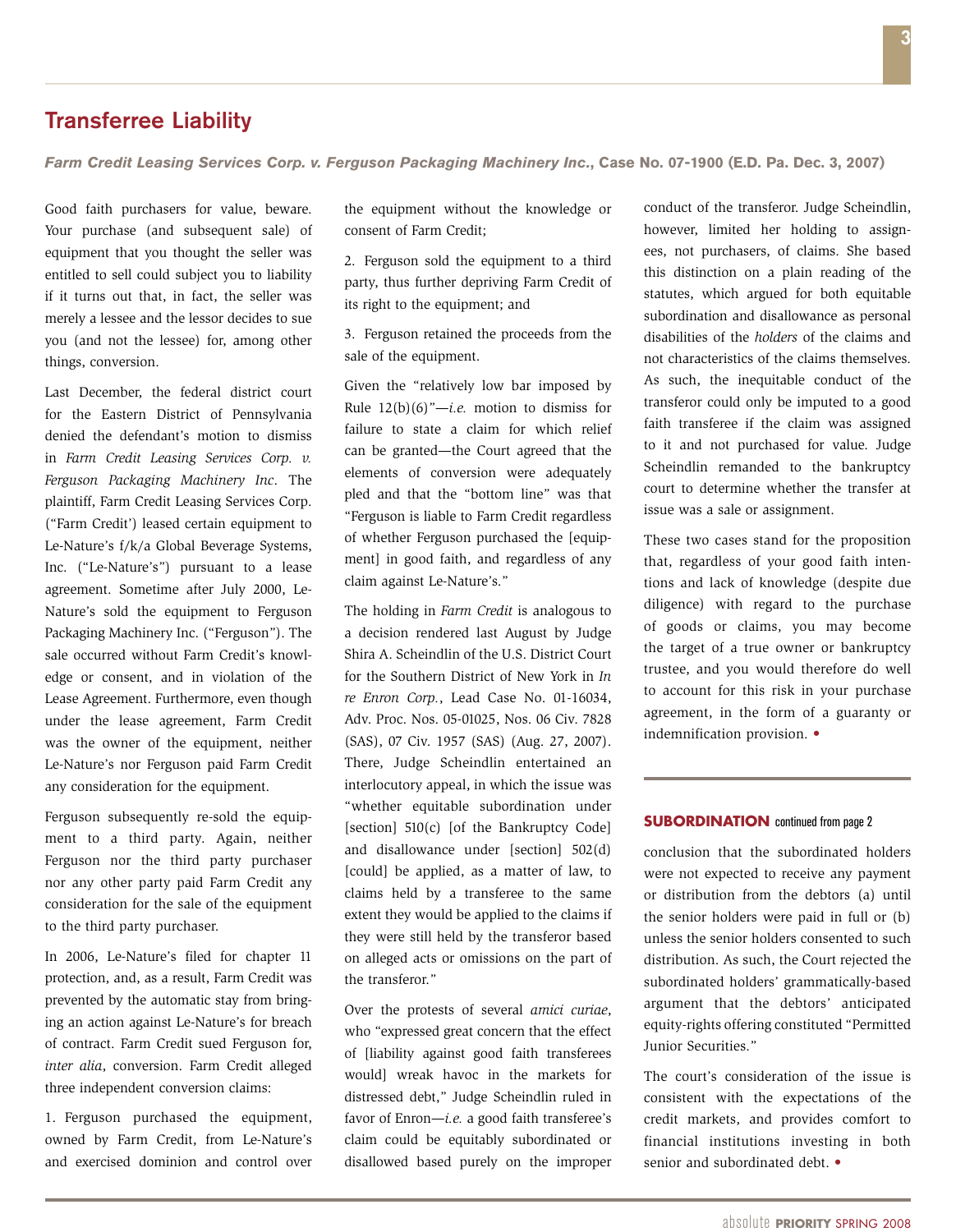# In the News

**Current Cooley Representations**

*In re Lillian Vernon Corporation***, Case No. 08-10323 (Bankr. D. Del. 2008).** Lillian Vernon is a direct mail specialty catalog and online company specializing in gift, houseware, garden, Christmas and children's products. Within two months of filing its petition for relief, the Debtors' assets were completely liquidated, and the proceeds were largely used to satisfy the first priority secured debt. Cooley's Bankruptcy & Restructuring Group, represents the official committee of unsecured creditors.

*In re Sharper Image Corporation***, Case No. 08-10322 (Bankr. D. Del. 2008).** Known worldwide as a source of new and innovative products, such as its airpurification and its massage chair lines of products, The Sharper Image operated 184 stores in 38 states and the District of Columbia as of the date of its bankruptcy filing on February 19, 2008. Since that time, Cooley, as counsel for the official committee of unsecured creditors, has been actively engaged in all of the pressing issues of the case, including the controversial and highly publicized modified "gift card" program, which allowed customers to use their gift cards, but only on purchases priced at 200% of the value of the card. Cooley also played an instrumental role in facilitating the liquidation process for 96 of the Debtor's 184 stores (which process is still on-going), as well as persuading the Debtor to actively pursue a sale of the Company—whether it be as a going concern or liquidation.

*In re Wickes Holdings, LLC and Wickes Furniture Company, Inc.***, Case No. 08- 10212 (Bankr. D. Del. 2008).** Once named a Top 25 Furniture Retail Leader by trade magazine Furniture Today, Wickes

## Jury Trials and Proofs of Claim

*In re WorldCom, Inc.***, Case No. 02-13533, Adv. Proc. No. 04-04338 (Bankr. S.D.N.Y. Dec. 7, 2007)**

In December of last year, Judge Arthur J. Gonzalez issued a memorandum opinion related to a party's waiver of its right to jury trial in an adversary proceeding as a result of having filed a proof of claim in the bankruptcy case.

After oral argument on the issue, Judge Gonzalez issued an opinion that essentially reinforced the now oft-cited truism: if a creditor files a proof of claim in a bankruptcy case, he waives his right to a jury trial. Citing heavily from a triumvirate of Supreme Court cases—*Katchen v. Landy*, 382 U.S. 323 (1966), *Granfinanciera, S.A. v. Nordberg*, 492 U.S. 33 (1989) and *Langenkamp v. Culp*, 498 U.S. 42 (1990) (per curiam), reh'g denied, 498 U.S. 1043 (1991)—as well as the corollary Second Circuit case *Germain v. Conn. Nat'l Bank*, 988 F.2d 1323 (2d Cir. 1993), Judge Gonzalez ruled in favor of the Debtors and denied Communications Network International, Ltd.'s ("CNI") demand for jury trial on the grounds that (1) CNI waived its right to jury trial when it filed its proof of claim in the Debtors' bankruptcy case and (2) the Debtors' adversary proceeding was "inextricably intertwined" with the claims-allowance process, which itself was "integrally related to the equitable reordering of debtor-creditor and creditor-creditor relations."

Furniture, as of the date of its filing, claim and reasserting the issues in their continued on page 5 Specifically, Judge Gonzalez held that both CNI's proof of claim and the Debtors' adversary proceeding complaint arose from a prepetition contractual dispute and action in Pennsylvania state court filed by the Debtors. After the Debtors filed for bankruptcy in 2002, CNI filed a timely proof of claim, reasserting its counterclaims from the Pennsylvania action. Subsequently, the Debtors initiated an adversary proceeding against CNI, objecting to the proof of

Pennsylvania state court complaint. CNI answered in a timely manner and once again demanded a jury trial. On motions by the parties for judgment on the pleadings, Judge Gonzalez ruled partially in favor of the Debtors by dismissing CNI's claims. It denied the Debtors' motion, however, as to CNI's liability for unpaid services under the prepetition contract. In October 2007, the Debtors moved to strike CNI's demand for jury trial, to which CNI timely replied.

Notably, the Court rejected CNI's argument that because CNI's proof of claim was resolved prior to any trial on the merits of the Debtors' adversary proceeding, the adversary proceeding was separate and independent from the claims-allowance process. The Court deemed it "immaterial whether the creditor filed its proof of claim prior or subsequent to the commencement of the adversary proceeding or whether the jury trial demand preceded or followed the filing of the proof of claim." Additionally, "whether the proof of claim has been disallowed prior to the Court's determination of the jury trial demand" was held equally irrelevant. What *is* relevant, the Court stated, is the filing of the proof of claim, which necessarily "invokes the claimsallowance process and subjects the creditor to the equitable jurisdiction of the Court thereby waiving its right to a jury trial as to any issue that bears directly on the claimsallowance process."

Finally, the Court, in dicta, acknowledged that a creditor that filed a proof of claim could "retain" its right to a jury trial only by properly withdrawing its proof of claim. By this action, the previously filed proof of claim would be deemed a "legal nullity," as if it had never been filed, and therefore, the creditor, not subject to the equitable jurisdiction of the court, would be able to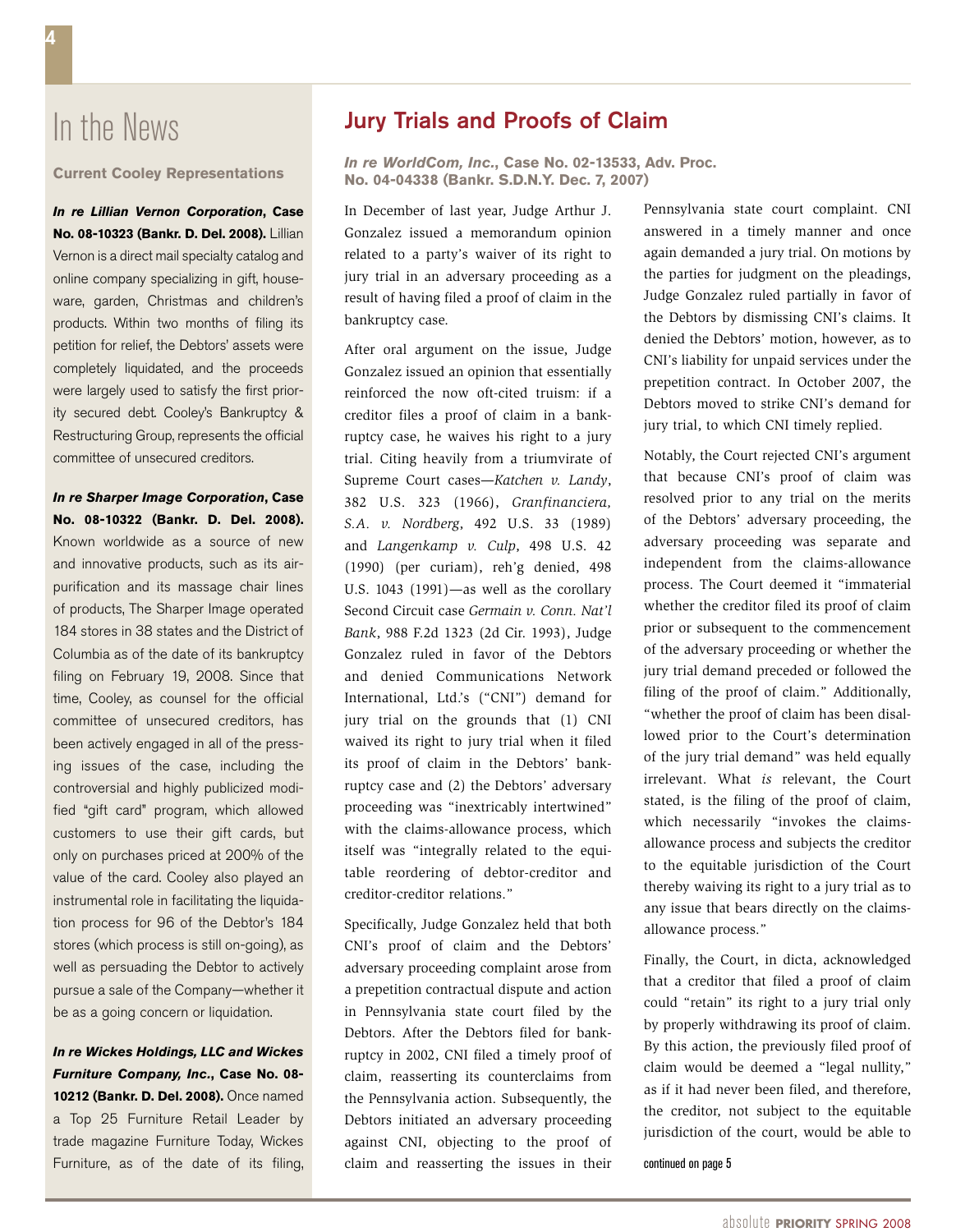## Lack of Standing

#### *In re Refco Inc.***, Case No. 06- 5786-bk(L) (2d Cir. Oct. 5, 2007)**

Exactly who is a "party in interest" under section 1109(b) of the Bankruptcy Code with standing to appeal a bankruptcy court's approval of a settlement between a debtor and one of its creditors? According to the Second Circuit Court of Appeals, not investors of an individual creditor.

In this case, the Official Committee of Unsecured Creditors (the "Committee") filed an adversary proceeding against Sphinx SPC ("Sphinx"), a creditor, to recover what appeared to be a preferential transfer for approximately \$312 million. The Committee and Sphinx ultimately settled the preference action for, among other things, \$263 million (the "Settlement'). Several investors in Sphinx, who were essentially funding the Settlement, objected to the Settlement as "worse than losing" and the result of an "incestuous relationship" between the Debtors and Sphinx.

After hearing oral argument on the issue, the bankruptcy court approved the Settlement and held that the creditor's investors lacked standing to object because they were not a "party in interest" under § 1109(b) of the Bankruptcy Code. The court held as a matter of law that the Settlement affected the

#### **JURY TRIALS** continued from page 4

answer a debtor's adversary proceeding complaint without implicating the claimsallowance process.

This case, though not groundbreaking in its analysis or holding, serves as a powerful reminder of the strategic cost a creditor incurs in filing a proof of claim. Creditors with contract claims against debtors in bankruptcy would do well to carefully weigh the value of a jury trial against the need to file a proof of claim. •

investors only indirectly. The court noted that reviewing the Settlement's fairness to the investors was outside its purview because such review "would entirely skew the task of a bankruptcy court and be extremely unfair to debtors and trustees in that it would force them, in essence, to continue negotiating and potentially litigating not only with the defendants that they're dealing with in litigation, but also parties who claim an interest in those defendants, which is simply inappropriate." The court stated that the only relevant inquiry in bankruptcy court is whether the debtor acted in good faith to ensure that the Settlement is favorable to the estate, and, in this case, there was no dispute that the Committee acted in the best interests of the estate.

On appeal, the district court affirmed the bankruptcy court's decision, finding, *inter alia*, that (1) the investors were "not directly and adversely affected pecuniarily by the challenged ruling of the Bankruptcy Court because they do not hold a direct interest in the Debtor" and therefore did not have standing to appeal the Settlement; (2) the investors were not a "party in interest" within the meaning of § 1109(b), because "a party must be a creditor or debtor to have standing to object" to a settlement, and the investors were neither; and (3) the bankruptcy court appropriately declined to evaluate the fairness of the Settlement from the perspective of the investors, because the bankruptcy court's only obligations in evaluating the Settlement were to the Debtors' estate, creditors, and shareholders.

On further appeal, the investors argued that the district court erred in dismissing their appeal of the bankruptcy court's order for lack of appellate standing, because, *inter alia*, (1) the approval of the Settlement would cost them tens of millions of dollars, thereby imposing upon them a direct, pecuniary harm sufficient to confer partyin-interest and appellate standing; and

#### continued on page 12

#### **In the News** continued

had 43 showrooms and 4 distribution centers in California, Illinois and Oregon and one cross dock operation in Nevada. Cooley, on behalf of the official committee of unsecured creditors, successfully negotiated a recovery for the sole benefit of general unsecured creditors (in a case where the first lien lender will likely not be paid in full) and successfully defended the validity of the carveout against the objection of the United States Trustee, who argued that the carveout violated the absolute priority rule under the Bankruptcy Code.

*In re Domain, Inc.***, Case No. 08-10132 (Bankr. D. Del. 2008).** As of the date of its filing on January 18, 2008, Domain Home operated a chain of 27 home furnishings stores across 7 states in the Northeastern and Mid-Atlantic regions of the U.S. Having unsuccessfully pursued a going concern buyer prior to filing for chapter 11 protection, Domain entered bankruptcy with a clear plan to liquidate substantially all of its assets within one month. As in most other retail chapter 11 cases, Cooley's Bankruptcy & Restructuring Group secured funds for distribution to unsecured creditors from the collateral of Wells Fargo, the senior secured lender, for the sole benefit of general unsecured creditors (including the right to control the pursuit of avoidance actions).

*In re Bayonne Medical Center***, Case No. 07-15195 (Bankr. D.N.J. 2007)**. Cooley's Bankruptcy & Restructuring Group, representing the debtor hospital in this chapter 11 case, overcame several financial and legal hurdles to successfully consummate a sale of substantially all of the Debtor's assets in February 2008 to a consortium of limited liability companies. After negotiating \$8.5 million in bridge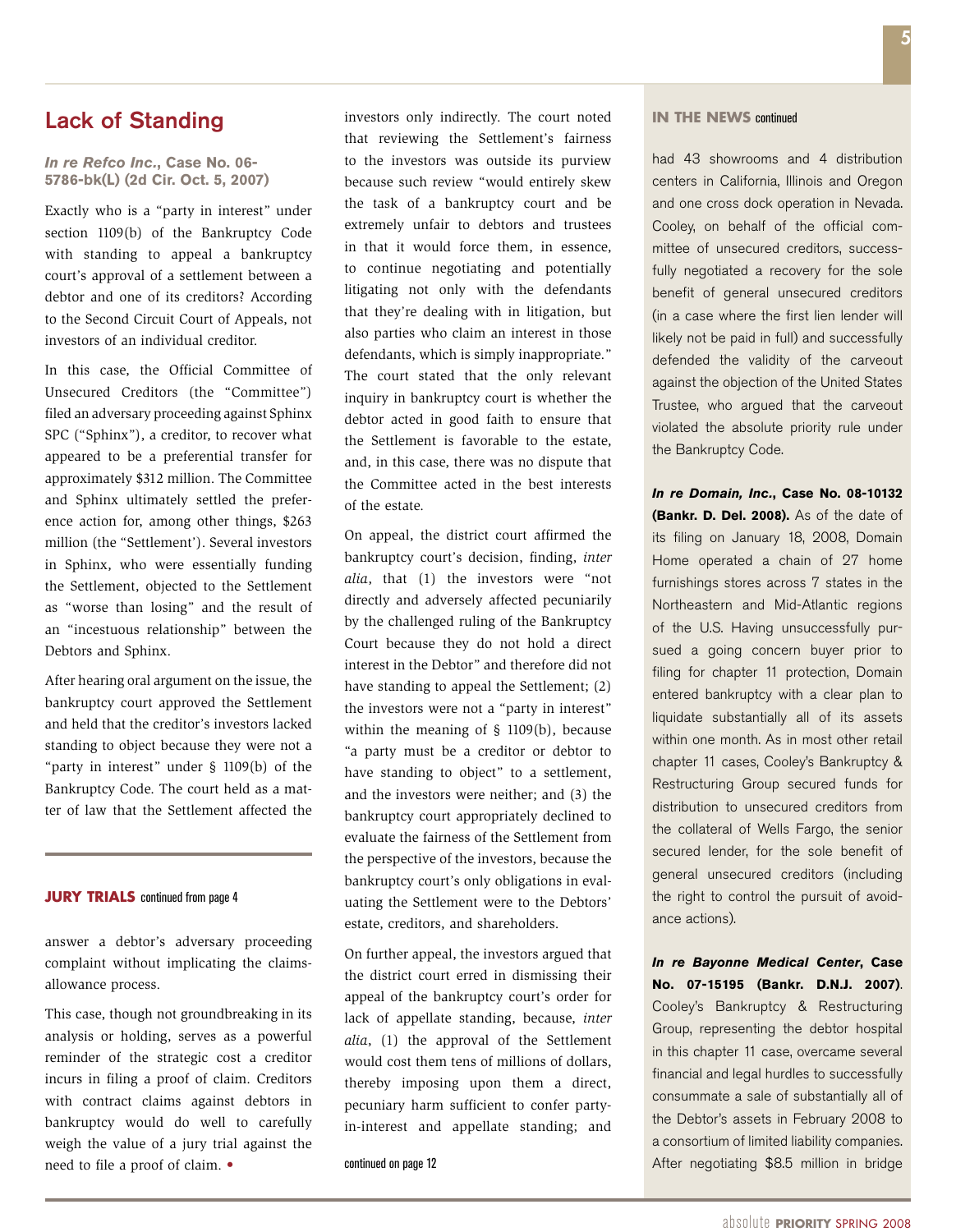### **In the News** continued

financing from the City of Bayonne and the State of New Jersey, Cooley attorneys sold the hospital for an aggregate purchase price of approximately \$41 million—the proceeds of which were used to, among other things, pay off the DIP Lender. While the hospital continues to serve the Bayonne community under new ownership, Cooley is administering the wind-down of the Debtor's case. Cooley, and the other professionals, have been negotiating with the hospital's primary prepetition secured lenders to facilitate a plan of liquidation that would allow for a small payout to pre-petition creditors, a remarkable achievement of insolvent hospitals.

*In re Harvey Electronics, Inc.***, Case No. 07-14051 (Bankr. S.D.N.Y. 2007)**. A retail provider of, among other things, custom installation of high quality audio, video and home theater equipment, Harvey Electronics operated 9 store locations in New Jersey, New York and Connecticut prior to its bankruptcy filing. In this case, Cooley's Bankruptcy & Restructuring Group, representing the official committee of unsecured creditors, successfully defeated the Debtor's request for DIP financing and obtained a ruling from the Court to convert the case. Immediately before the ruling and entry of the conversion order, however, Cooley's attorneys reached a deal with the secured lender to run a liquidation sale in chapter 11 and ultimately provide a modest return to unsecured creditors and Committee control over preferences (not to be pursued).

### *In re PLVTZ, Inc. (dba Levitz Furniture)***, Case No. 07-13532 (Bankr. S.D.N.Y. 2007)**. In its third bankruptcy case in ten years, this well-known but struggling furniture company has nearly concluded the sale of substantially all of its assets through an orderly liquidation. In lieu of

# Assignments for The Benefit of Creditors: Simple as ABC?

When a company is in financial trouble, the preference of the owners and management—and sometimes its creditors—is to restructure the enterprise's debt and, perhaps, business operations. This is one of the founding principles underlying Chapter 11—to preserve the going concern value for the estate. However, market and/or other economic forces may compel a different result and a business's value may be maximized through an orderly liquidation. A Chapter 11 (or Chapter 7) bankruptcy case is often used to effectuate an orderly winddown and distribution scheme. Nonetheless, there are cost structures and risks inherent in a formal bankruptcy case and, at times, a non-bankruptcy corporate dissolution may be appropriate for a company with fewer creditors. This Alert examines another of the non-bankruptcy options, the assignment for the benefit of creditors, commonly known as an "ABC."

**A Few Caveats.** It is important to remember that determining which path an insolvent company should take depends on the specific facts and circumstances involved. There is no pre-determined rule for deciding whether the company should choose a Chapter 11 filing, out-of-court restructuring, or an ABC. Instead, as in many areas of the law and business, one size most definitely does not fit all for financially troubled companies. With those caveats in mind, here is one scenario sometimes seen when a venture-backed or other investor-funded company runs out of money.

**One Scenario.** After a number of rounds of investment, the investors of a privately held corporation have decided not to put in more money to fund the company's operations. The company will be out of cash within a few months and borrowing from the company's lender is no longer an option. The accounts payable list is growing (and aging) and some creditors have started to demand payment. A sale of the business may be possible, however, and a term sheet from a potential buyer is anticipated soon. The company's real property lease will expire in nine months, but it is possible that a buyer might want to take over the lease.

- $\blacktriangleright$  A Chapter 11 bankruptcy filing is problematic because there is insufficient cash to fund operations going forward, no significant revenues are being generated, and debtor in possession financing seems highly unlikely unless the buyer itself would make a loan. In short, there are no readily available sources of funds to continue operating in bankruptcy (even with the payment of pre-petition claims and debt service being halted).
- ▶ The board prefers to avoid a Chapter 7 bankruptcy because it is concerned that a bankruptcy trustee, unfamiliar with the company's technology, would not be able to generate the best recovery for creditors.

**The ABC Option.** In many states, an option that may be available to companies in financial trouble is an assignment for the benefit of creditors (or "general assignment for the benefit of creditors" as it is sometimes called). *The ABC is an insolvency proceeding governed by state law rather than federal bankruptcy law*. The essence of an ABC is that the troubled company (the "assignor") assigns all of its assets to a third party (the "assignee") who will then wind up the business affairs of the company, sell its assets, and oversee a process for distributing the net proceeds to creditors.

**California ABCs.** For example, in California, where ABCs have been done for years, the primary governing law is found in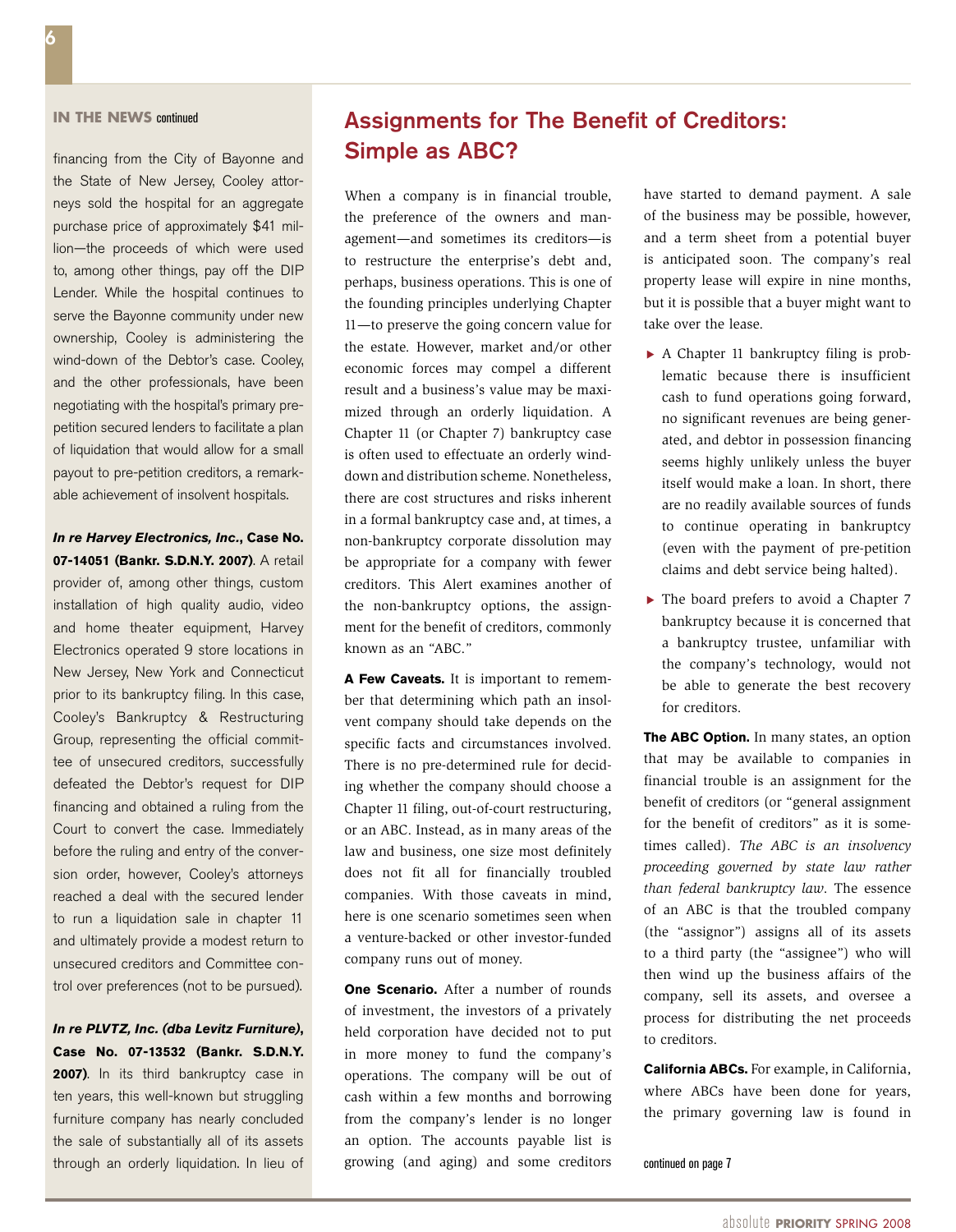California Code of Civil Procedure sections 493.010 to 493.060 and sections 1800 to 1802, among other provisions of California law. California Code of Civil Procedure section 1802 sets forth, in remarkably brief terms, the main procedural requirements for a company (or individual) making, and an assignee accepting, a general assignment for the benefit of creditors:

1802. (a) In any general assignment for the benefit of creditors, as defined in Section 493.010, the assignee shall, within 30 days after the assignment has been accepted in writing, give written notice of the assignment to the assignor's creditors, equityholders, and other parties in interest as set forth on the list provided by the assignor pursuant to subdivision (c).

# Severance Not Executory

*In re Exide Technologies, Inc.* **Case No. 02-11125 (KJC) (Bankr. D. Del. Dec. 5, 2007)**

In *Exide Technologies*, a senior vice president sought to compel the Debtor to assume his retirement and severance plan pursuant to the terms of its plan of reorganization. Under the employee's plan, the vice president was entitled to 10 annual payments in the amount of \$57,500. The debtor stopped making such payments, however, after filing its bankruptcy petition.

The issue controlling the outcome of the vice president's motion was whether the retirement plan constituted an executory contract. In denying the vice president's motion, the court applied the *Countryman*  test and ruled that the retirement plan was not an executory contract because the vice president did not owe any further duties to the debtor thereunder. Accordingly, the court concluded that the debtor could not assume the retirement plan pursuant to the plan of reorganization. •

(b) In the notice given pursuant to subdivision (a), the assignee shall establish a date by which creditors must file their claims to be able to share in the distribution of proceeds of the liquidation of the assignor's assets. That date shall be not less than 150 days and not greater than 180 days after the date of the first giving of the written notice to creditors and parties in interest.

(c) The assignor shall provide to the assignee at the time of the making of the assignment a list of creditors, equityholders, and other parties in interest, signed under penalty of perjury, which shall include the names, addresses, cities, states, and ZIP Codes for each person together with the amount of that person's anticipated claim in the assignment proceedings.

continued on page 13

# Payment of Pre-Petition Claims

*In re Zenus Is Jewelry, Inc.***, Case No. 07-11245 (MWV) (Bankr. D.N.H. October 25, 2007),**

In *Zenus Is Jewelry*, the debtor sought to pay five of its prepetition unsecured creditors in return for an extension of credit from each of them. At trial, the debtor's president and sole shareholder testified that the prepetition payments were necessary in order for the debtor to obtain inventory for the Christmas season.

The debtor cited the "doctrine of necessity" as authority for its ability to pay certain prepetition unsecured creditors. The court denied the debtor's motion under the rationale that the "doctrine of necessity" should only be invoked in extraordinary circumstances. This decision highlights the difficulties facing debtors that seek approval of "critical vendor" motions in the wake of recent decisions in the *Kmart* and *CoServ* cases. •

#### **In the News** continued

commencing litigation against the junior secured lender, Cooley's Bankruptcy & Restructuring Group negotiated a recovery of approximately \$2 million, to be shared between the junior secured lender and the unsecured creditors.

*In re Princeton Ski Shops, Inc., et al.***, Case No. 07-26206 (Bankr. D.N.J. 2007)**. Based in Fairfield, New Jersey, Princeton Ski Shops operated a chain of retail stores that provided a comprehensive selection of ski equipment, snowboard gear and clothing, as well as a range of year-round outdoor gear, including equipment for kayaking, outdoor adventure travel, tennis, and inline skating. In the four months following the bankruptcy filing, the Debtors searched for possible sources of a cash infusion in order to potentially reorganize, but by the end of February 2008, it was clear that liquidation was the only viable option. Cooley, representing the official committee of unsecured creditors, facilitated the sale of the Debtors' merchandise to Gordon Brothers for approximately \$2 million; the remaining assets (i.e. leases, IP) were recently sold at auction on April 16, 2008.

*In re Bombay Company, et al.***, Case No. 07-44084 (Bankr. N.D. Tex. 2007)**. Founded in 1975 as a mail order furniture company specializing in inexpensive reproductions of 18th and 19th Century English furniture, The Bombay Company eventually grew to become a standardbearer in the high-end furniture retail market, at one time boasting annual sales of \$596.4 million and net income of \$9.7 million. Upon filing for bankruptcy. the Debtors notified the Court that they only had 20 days to hold an auction and have a sale hearing before their cash ran out. Judge Lynn was not pleased, and though ultimately that is what occurred,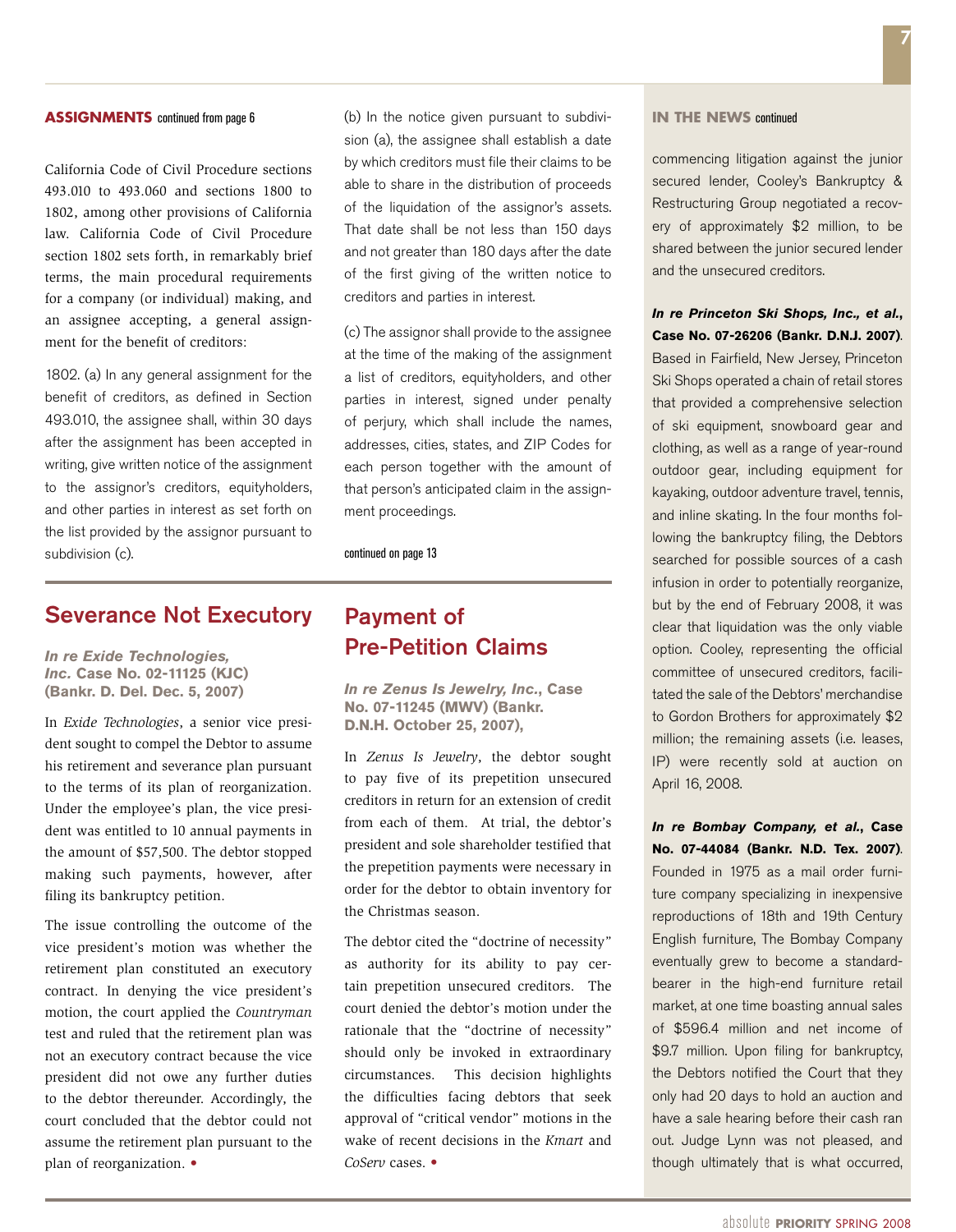the Court tasked Cooley, representing the official committee of unsecured creditors, to conduct an investigation and determine why the Debtors filed when they did and whether they could have or should have filed at an earlier date.

*In re Hancock Fabrics, et al.***, Case No. 07-10353 (Bankr. D. Del. 2007)**. In what could prove to be a true retail bankruptcy reorganization – one that bucks the recent trend of chapter 11 liquidations – the Hancock Fabrics case is nearing the plan proposal and vote solicitation stage. Cooley's Bankruptcy & Restructuring Group, which represents the official committee of unsecured creditors, is optimistic that a plan very favorable to creditors will be filed by the end of April and the company could emerge from bankruptcy as a reorganized entity by the fall of this year.

#### **CompUSA Out-of-Court Liquidation**.

Using December 7, 2007 as a "quasi-petition date," this retailer and reseller of consumer electronics, technology products and computer services is in the process of an orderly wind-down of operations and going-out-of-business sales. Cooley represents the Ad Hoc Creditors' Committee in this out-of-court liquidation, which contemplates an assignment of creditors' claims to Gordon Brothers (the purchaser of all of CompUSA's assets and liabilities) in exchange for a pro rata distribution from a trust established by the settlement agreement reached among CompUSA, Gordon Brothers, and the Committees (there is a separate Ad Hoc Landlords' Committee). Cooley attorneys anticipate a 35% to 40% payout to unsecured creditors with an initial distribution to occur by the end of April 2008. The size and timing of this distribution would not have been possible in a chapter 11 case,

### **IN THE NEWS continued <b>ATTORNEYS' FEES** continued from page 1

post-petition attorneys' fees. Section 506(b) allows, as part of a creditor's *oversecured* claim, reasonable attorneys' fees and costs incurred during the post-petition period.

Since the *Travelers* decision was issued in March 2007, two bankruptcy courts have offered conflicting opinions on whether an unsecured creditor may recoup contract-based, post-petition attorneys' fees. In May 2007, the Bankruptcy Court for the Northern District of California held that unsecured creditors could recover such attorneys' fees. *In re Qmect, Inc.*, Case No. 04-41044 (Bankr. N.D. Cal. May 17, 2007) ("*Qmect*"). In so holding, the *Qmect* Court rejected the debtor's argument that section 506(b) implicitly calls for the disallowance of such claims. The *Qmect* Court reasoned, *inter alia*, that if Congress had intended for the disallowance of unsecured claims for post-petition attorneys' fees, then it would have provided for such automatic disallowance in section 502(b) along with the other enumerated exceptions to allowance.

In July 2007, the Bankruptcy Court for the Middle District of Florida came to the opposite conclusion. *In re Electric Machinery Enterprises, Inc.*, Case No. 03-11047 (Bankr. M.D. Fla. July 6, 2007) ("*Electric Machinery*"). The *Electric Machinery* Court, relying heavily on the vast body of pre-*Travelers* case law disallowing such claims, concluded that unsecured creditors are not entitled to claims for contract-based, post-petition attorneys' fees. The *Electric Machinery* Court based its conclusion on four distinct legal and equitable concepts. First, the *Electric Machinery* Court explained that the plain language of section 506(b) evidences the congressional intent to create a limited exception (applicable only to oversecured claims) to the general rule set forth in section 502(b) that claims must be allowed in amounts as of the date of the filing of the petition. Second, the *Electric Machinery* Court reasoned that its

conclusion is compelled by the Supreme Court's decision in *United Savings Ass'n v. Timbers*, 484 U.S. 364 (1988) ("*Timbers*"), which held that an undersecured creditor could not receive post-petition interest on the unsecured portion of its debt. Third, the *Electric Machinery* Court reasoned that the plain language of section 502(b), providing that the amount of an allowed claim shall be determined as of the date of the filing of the petition, dictates that the amount of an allowed claim (other than for an oversecured claim) must be determined without the inclusion of post-petition interest, attorneys' fees or costs. Finally, the *Electric Machinery* Court viewed its holding as consistent with the equitable principle of equality of treatment among similarly situated creditors, reasoning that to hold otherwise would favor certain unsecured creditors, including holders of contract claims under pre-petition agreements providing for payment of attorneys' fees, over other unsecured creditors with whom the debtor had no pre-petition contractual relationship (i.e., tort claimants and trade creditors).

In December 2007, the Ninth Circuit Bankruptcy Appellate Panel (the "BAP") became the first appellate court to address the issue in the post-*Travelers* context. *In re SNTL Corp., et al*, Case No. 06-1350 (9th Cir. BAP December 19, 2007) ("*SNTL*"). After carefully reviewing the decisions of the *Qmect* and *Electric Machinery* Courts, as well as the pre-*Travelers* case law, the BAP concluded that claims for contract-based, post-petition attorneys' fees cannot be disallowed solely because the creditor is unsecured. The BAP considered and expressly rejected each of the four justifications cited by the *Electric Machinery* Court in support of its holding. Like the *Qmect* Court, the BAP rejected the argument that section 506(b) implicitly preempts post-petition attorneys' fees for all but oversecured claims. With respect to section 502(b), the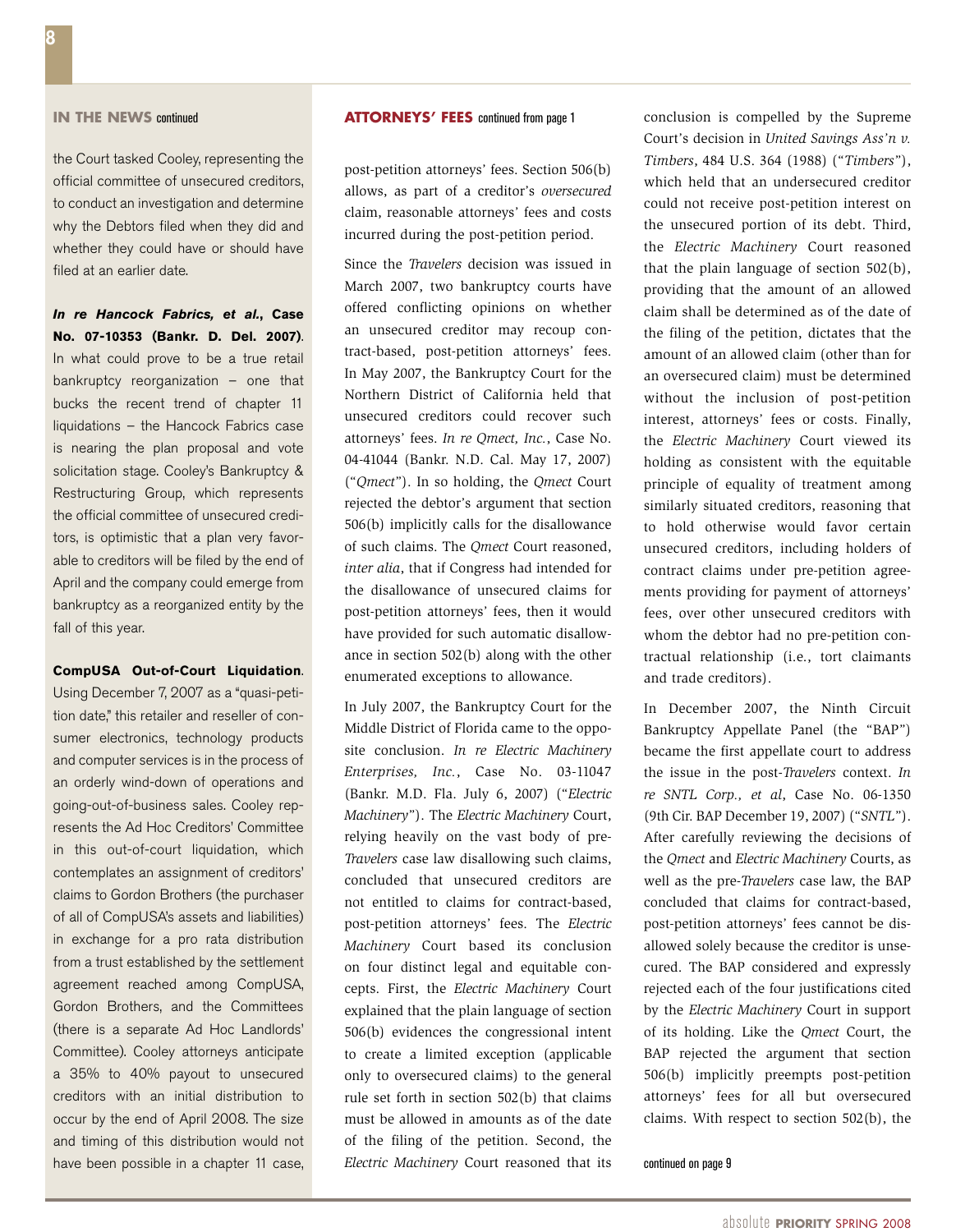#### **ATTORNEYS' FEES** continued from page 8

BAP reasoned that the requirement that the amount of an allowed claim be determined as of the petition date cannot be interpreted to categorically exclude payment of attorneys' fees on all but oversecured claims, in view of the Bankruptcy Code's broad definition of a "claim" as including any right to payment, whether or not such right is contingent and unliquidated. Additionally, the BAP deemed the *Timbers* holding inapplicable to the present issue, as such holding limits disallowance to unmatured interest without a similar prohibition against attorneys' fees. Finally, the BAP was unpersuaded by the *Electric Machinery* Court's equitable considerations, reasoning that it is improvident for courts to resolve public policy issues where the Bankruptcy Code itself provides the answer to the relevant question.

As the first post-*Travelers* appellate decision rendered on the issue, the *SNTL* decision can be expected to resonate among lower courts in the Ninth Circuit and beyond. Such expectations should be tempered, however, in light of the Supreme Court's decision to remand the *Travelers* case to the Court of Appeals for the Ninth Circuit. That case appears to have been fully briefed and the issuance of a decision can be expected in the near future. Importantly, any decision of the Ninth Circuit Court of Appeals on the issue would supersede the BAP's *SNTL* decision and become controlling authority in the Ninth Circuit. Although the ultimate outcome of the *Travelers* case will be controlling authority only in the Ninth Circuit, bankruptcy practitioners and creditors alike should expect that decision to influence all bankruptcy courts addressing the issue in the future. •

#### **SELLER BEWARE** continued from page 1

the Original Lenders alleged they were entitled to payment, notwithstanding the assignment of their claims to the Current Lenders. The Court ultimately overruled the Original Lenders' objection, finding that, under a plain reading of the LSTA documents, the Original Lenders *had* assigned their Reimbursement Rights to the Current Lenders and therefore had no claim.

### **The Claim: The Final Cash Collateral Order and the Reimbursement Rights**

By way of background, the issue arose under the Court's final cash collateral order, entered on December 18, 2006. In this order, the Original Lenders were granted, besides the usual adequate protection for the diminution in the value of their collateral, certain Reimbursement Rights, which were defined as follows:

In addition to the fees, costs, charges and expenses authorized under the Pre-Petition Agreements, the Debtors shall pay in accordance with the procedures set forth in the following sentences, as allowed, post-petition administrative expenses entitled to the priority and security afforded to the Adequate Protection Claim, all of Collateral Agent's and *each Lender's reasonable (in all respects) attorneys' and other professionals' fees and reimbursable expenses* arising from or related to (a) this Order, including without limitation the negotiating, closing, documenting and obtaining of Court approval thereof, (b) all proceedings in connection with any Disposition (as such term is defined below), (c) all proceedings in connection with the interpretation, amendment, modification, enforcement, enforceability, validity or implementation of the Pre-Petition Agreements or this Order at any time, (d) all other matters and proceedings arising in or related to the Debtors' bankruptcy cases, and (e) all reasonable expenses, costs and charges in any way or

#### **In the News** continued

because the senior secured debt (held by Gordon Brothers) is approximately \$310 million, and the estimated recovery from the liquidation is between \$142 and \$162 million. Unless Cooley could successfully equitably subordinate or recharacterize as equity the secured debt (which effort would undoubtedly be costly and long), unsecured creditors would likely receive nothing in such an endeavor.

respect arising in connection with the foregoing (collectively, the "Lender Expenses").

#### **The Sale: Claim Transfers and the LSTA Definitions**

The Original Lenders transferred their secured claims and security interests to the Current Lenders beginning shortly before the entry of the final cash collateral order through February 2007. The transfer agreements incorporated the Purchase and Sale Agreement for Distressed Trades, LSTA Standard Terms and Conditions (the "Standard Terms and Conditions") in form or in substance. The Standard Terms and Conditions provided that the "Seller irrevocably sells, transfers, assigns, grants and conveys the Transferred Rights to Buyer." The "Transferred Rights" included, among other things,

any and all of Seller's right, title, and interest in, to and under the Loans and Commitments (if any) and, to the extent related thereto, the following (excluding, however, the Retained Interest, if any)…

(e) all claims (including "claims" as defined in Bankruptcy Code Section 101(5)), suits, causes of action, and any other right of Seller…that is based upon, arises out of or is related to any of the foregoing, including, to the extent continued on page 10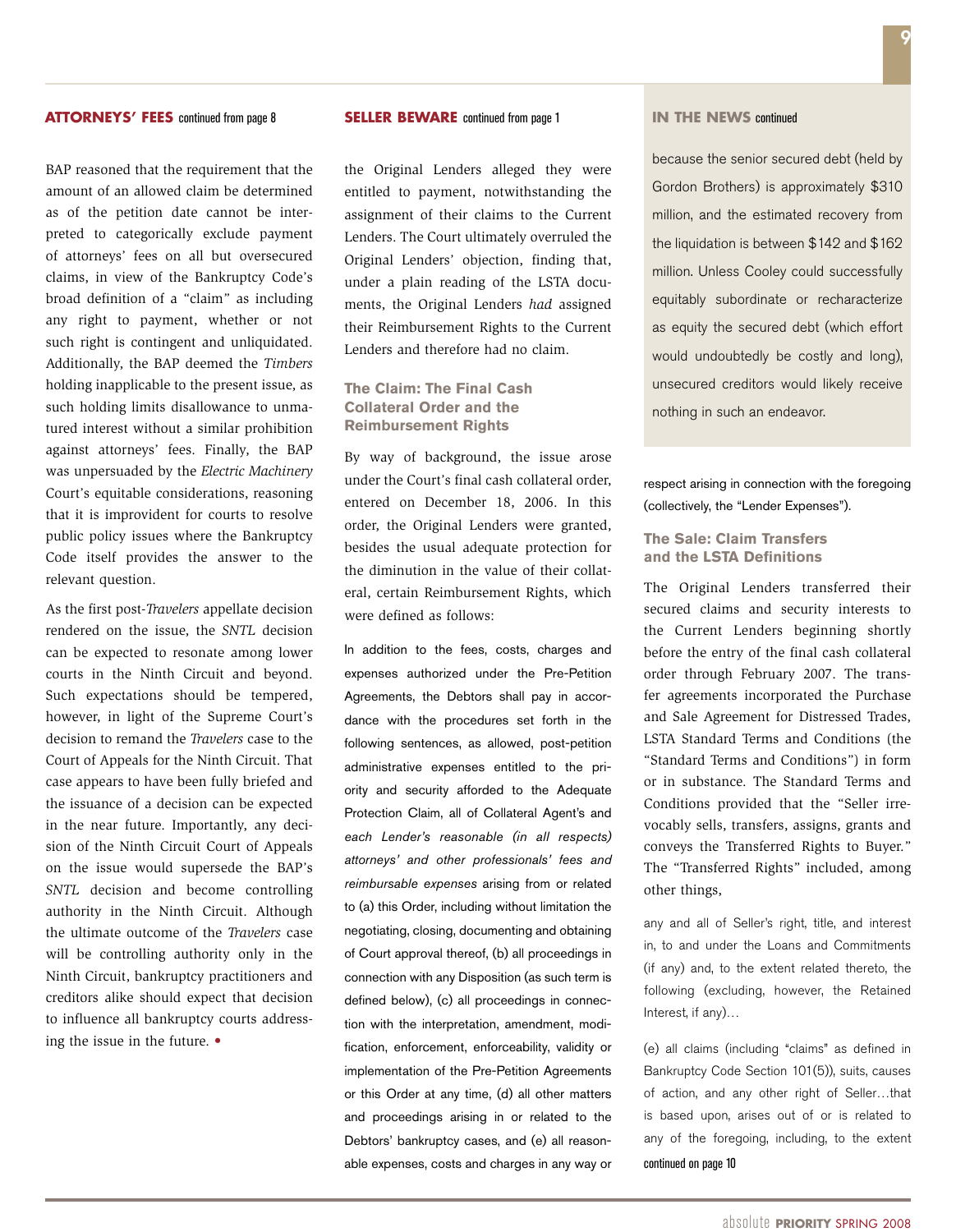#### **SELLER BEWARE** continued from page 9

permitted to be assigned under applicable law, all claims (including contract claims, tort claims, malpractice claims,…) suits, causes of action, and any other right of Seller…against any attorney, accountant, financial advisor, or other Entity arising under or in connection with the Credit Documents or the transactions related thereto or contemplated thereby…

#### **The Problem: The Adversary Proceeding**

On October 1, 2007, the Committee initiated an adversary proceeding against the Original Lenders in an effort to (i) avoid the security interests that the Original Lenders transferred to the Current Lenders and (ii) recover the value of the transferred security interests for the benefit of the estates. The Original Lenders vigorously defended the Adversary Proceeding and, in the process, incurred substantial legal fees and expenses they claimed were covered by the Reimbursement Rights under the cash collateral order, which they maintained were not transferred to the New Lenders—after all, it was the Original Lenders who had been sued and were incurring the costs. The Original Lenders filed administrative expense priority claims to recover their actual attorneys' fees and expenses, plus estimated future fees and expenses, under the cash collateral order.

#### **The Result: Beware What You Sell**

In denying the Original Lenders' rights to reimbursement under the cash collateral order, the Court reasoned that the definition of the word "claim" found in the definition of "Transferred Rights" in the LSTA-based transfer agreements broadly encompassed the Original Lenders' Reimbursement Rights. The Court refuted several of the Original Lenders' arguments, including:

**E** "Claims' under the Bankruptcy Code are limited to pre-petition claims and the Reimbursement Rights arose postpetition." The Court rejected this argument as unfounded and cited several examples of sections in the Code where the word "claim" is specifically qualified to indicate whether it applies to pre- vs. post-petition claims. "[S]tatutes," the Court noted, "should not be interpreted in a manner that renders any word or provision superfluous."

- ▶ "The Original Lenders could not have intended to transfer the Reimbursement Rights and leave themselves vulnerable to a lawsuit by the Committee." The Court pointed out that this argument ignored the fact that the Reimbursement Rights covered more than simply legal costs arising from litigation. Indeed, the Current Lenders (who had settled with the Committee) incurred substantial legal and other fees in monitoring their loans and collateral and joining as an active proponent in the Plan process, and the disclosure statement revealed that *they were reimbursed* pursuant to the final cash collateral order.
- **F** "The Reimbursement Rights were future rights at the time of the transfers and could therefore not be assigned under applicable non-bankruptcy law." The Court rejected this argument as an incomplete statement of the law. Only if the contract is *not in existence* will a purported assignment of a right be merely a promise to assign the right. In contrast, this case involved the absolute assignment of a definite right to reimbursement under the final cash collateral order.

#### **Takeaway**

The rights assigned under a standard LSTAbased transfer agreement are broad enough to apply to both contingent and post-petition claims, *unless specifically excluded*. Secured lenders who see themselves as potential targets of litigation would do well to secure carve-outs if they are intent on assigning their claims to third parties. Conversely, buyers of claims could be

left exposed with no recourse if they lose the right to reimbursement (after all, the Current Lenders, who were actively pursuing the claim in the case, were sued too). And if the sellers and buyers both negotiate for a right to assert the reimbursement claim, the only potential loser is the estate (with additional claims being asserted) if the redundant claims are upheld. •

## Collateral Valuation

#### *In re Urban Communicators PCS Limited Partnership* **(Bankr. S.D.N.Y. 2007)**

In *Urban Communicators*, the court ruled that the post-petition interest to which a creditor whose claim was secured by a license was entitled depended on the actual sale price obtained by the debtor's estate for the license. Section 506(b) of the Bankruptcy Code entitles oversecured creditors to seek post-petition interest. Section 506(a) states that the value of a secured claim is determined in light of both (i) the proposed distribution or use of the collateral; and (ii) the purpose of the valuation.

In determining the value of the secured creditor's collateral, the court followed two appellate court decisions that held that where a secured creditor's collateral was actually sold during the pendency of the case, and where the terms of the sale were fair and arrived at on an arm's length basis, the actual sale price should be used to measure the property's value, as contrasted to some earlier hypothetical valuation.

In so ruling, the court rejected the debtor's argument that the creditor had lost its secured status by reason of the prepetition drop in value of the licenses that comprised its collateral, and thus, was not entitled to post-petition interest. The Court noted that the value of the licenses had been restored prior to the bankruptcy filing, and the licenses had fetched prices sufficient to pay the secured creditor in full plus interest. •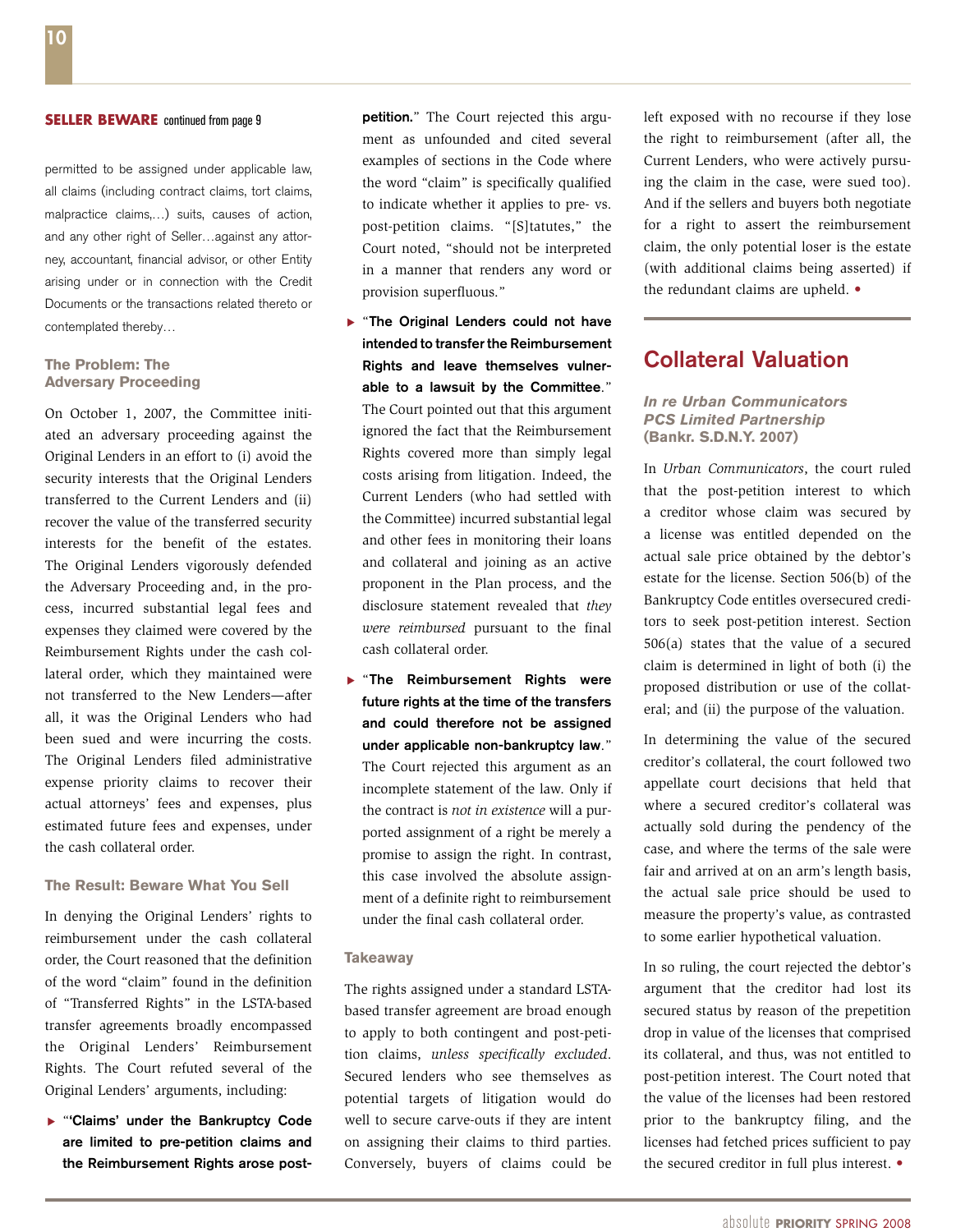# Executory Contracts—Post-Petition Performance Does Not Affect Status

The Debtor's right to control the disposition of its executory contracts and unexpired leases is one of the considerable powers granted to the estate in a bankruptcy proceeding. The debtor has the right to assume (and assign) or reject its prepetition agreements, subject, of course, to complying with the Code requirements. Creditors, on the other hand, are often left waiting for the inevitable choice which all Debtors must make sooner or later – assume (and the creditor avoid the fate of other general unsecured creditors) or reject (and the creditor receives only a pro rata distribution of pennies on the dollar or, worse, nothing, for the deemed rejection-damage breach claim). Key to the decision and the debtor's right, however, is that the contract must be an "executory contract" (or unexpired lease). Contracts that terminated prior to the bankruptcy, for example, or for which one side has fully and completely performed, are not (typically) deemed executory. But, bankruptcy cases can last months or sometimes even years. When does the court measure a contract's "executoriness"? What happens if a contract was "executory" on the bankruptcy filing date, but subsequent actions affect its executory status? It depends. As discussed below, the Second Circuit recently held that a creditor's postpetition conduct cannot affect the executory nature of the contract.

In COR Route 5 Company, LLC v. The Penn Traffic Company (In re The Penn Traffic Company, et al.) (2nd Cir. Apr. 29, 2008), the debtor, Penn Traffic Company ("Penn Traffic"), sought to reject a supermarket construction, land sale and leaseback contract it had with an entity called COR Route 5 Company ("COR"). When Penn Traffic filed for bankruptcy protection, both it and COR had outstanding obligations. Namely, COR (i) owed Penn Traffic \$3.5 million as reimbursement for construction costs and (ii) was required to deliver the lease to the supermarket to the debtor as part of the sale leaseback. Penn Traffic, meanwhile, was obligated to convey the supermarket parcel to COR (so that it could lease it back). Several months after Penn Traffic filed for bankruptcy, COR sought to tender the \$3.5 million payment and the signed lease to Penn Traffic, pursuant to the thenexecutory contract. Penn Traffic declined to accept COR's tender and performance and, several months thereafter, moved, pursuant to section 365 of the Bankruptcy Code, to reject the contract, because the propery was worth more than the purchase price of \$3.5 million.

To simplify the procedural background, Judge Adlai Hardin of the Bankruptcy Court for the Southern District of New York sided with COR and held that, although the contract was executory on the petition date, it was "rendered…non-executory and thus incapable of rejection" due to COR's post-petition tender of the payment and the lease. On appeal, the District Court reversed, stating emphatically "post-petition performance cannot alter the executoriness of a contract." COR appealed, and eventually, the Second Circuit Court of Appeals addressed the issue: "whether the nondebtor party to a contract that is executory at the time a bankruptcy case is commenced can, by post-petition tender or performance of its outstanding obligations under the contract, deprive the debtor party of the ability to exercise its statutory right to reject the contract as disadvantageous to the estate." The Second Circuit held very clearly that it cannot.

### **The Court's Rationale**

After first running through the various standards to determine that the agreement was, in fact, an "executory contract" under section 365, the Court stated the fundamental principle that "[e]xecutoriness and the debtor's rights with respect to assumption or rejection of an executory contract are normally assessed as of the petition date" and not the date of the debtor's motion to assume or reject. Importantly, the Court distinguished those cases in which a contract was deemed to be no longer executory because (i) it expired by its own terms or (ii) the debtor itself took affirmative action under the contract that affected the outstanding performance obligations. [These are noteworthy exceptions that affect the Court's ultimate conclusion.]

Here, the Court explained, a non-debtor party to an executory contract, through unilateral action, was trying to prevent the debtor from exercising its statutory rights, and to allow such a result would undermine the plain language and policy of the Bankruptcy Code. As to the plain language, the Court noted that sections 365 and 1107 of the Bankruptcy Code expressly permit a chapter 11 debtor to move to assume or reject an executory contract at any time before the confirmation of a plan unless the court orders it to make an earlier determination. …The [Bankruptcy] Code does not condition the right to assume or reject on lack of prejudice to the non-debtor party, and the satisfaction of claims at less than their full non-bankruptcy value is common in bankruptcy proceedings, as is the disruption of non-debtors' expectations of profitable business arrangements.

As to the policy rationale underlying its holding, the Court reiterated the oft-cited truism that the debtor's rehabilitation and reorganization should be of paramount concern and consistent with that notion, section 365 "permits the trustee or debtor-in-possession, subject to the approval of the bankruptcy court, to go through the inventory of executory contracts of the debtor and decide which ones it would be beneficial to adhere to and which ones it would be beneficial to reject." The Court concluded: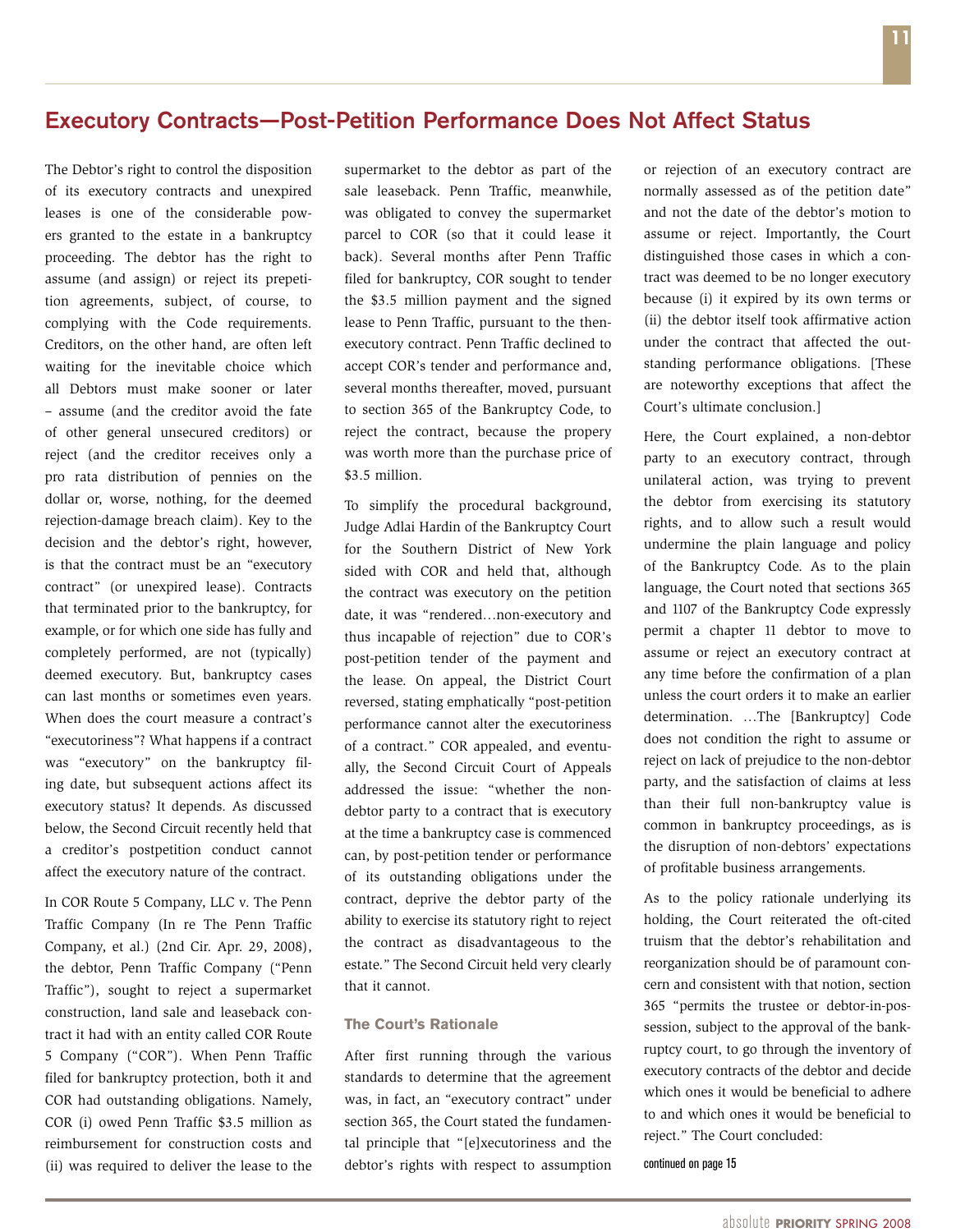(2) the Sphinx directors breached their fiduciary duty by entering a fraudulent settlement, and therefore the funds at issue became the res of a constructive trust, of which the investors were the beneficiaries. Because the investors held a constructive trust over the money used to fund the Settlement, they had standing under the direct, pecuniary interest test.

The Second Circuit rejected the investors' arguments and affirmed the decisions of both the bankruptcy court and the district court. It began its analysis with the text of section 1109(b) of the Bankruptcy Code, which states that the term "party in interest includ[es] the debtor, the trustee, a creditors' committee, an equity security holders' committee, a creditor, an equity security holder, or any indenture trustee." The court noted that the term "equity security holder" in the statute clearly refers to a *debtor's* equity security holder, which the investors could not claim to be. As to the Settlement, the court further noted that although Sphinx, as a party to the Settlement, clearly had standing to object to it, the standing of the Investors was a completely different issue.

Although the court sympathized with the investors' complaint that the Sphinx directors potentially violated their fiduciary duties by entering into the Settlement as not in the best interests of the investors, the court stated that that issue "was not for the bankruptcy court." "Bankruptcy courts," the court held, "are primarily courts of equity, but they are not empowered to address any equitable claim tangentially related to the bankruptcy proceeding. Bankruptcy court is a forum where creditors and debtors can settle their disputes *with each other*. Any internal dispute between a creditor and that creditor's investors belongs elsewhere."

The court quoted Chief Judge Lifland of the Bankruptcy Court for the Southern District of New York to reinforce this proposition: **LACK OF STANDING** continued from page 5 The court quoted Chief Judge Lifland of the Finally, the court advised that a bankruptcy

> [I]t is important that a bankruptcy court is not too facile in granting applications for standing. Overly lenient standards may potentially overburden the reorganization process by allowing numerous parties to interject themselves into the case on every issue, thereby thwarting the goal of a speedy and efficient reorganization.... Granting peripheral parties status as parties in interest thwarts the traditional purpose of bankruptcy laws which is to provide reasonably expeditious rehabilitation of financially distressed debtors with a consequent distribution to creditors who have acted diligently.

court's obligation is to determine whether a settlement is in the best interests of the estate, not to ensure that the creditors' representatives are honoring their fiduciary duties. The Second Circuit agreed with the bankruptcy court that to permit the investors to lodge objections to the Settlement on the basis of their fiduciaries' appropriate approval would "entirely skew the task of [the] Bankruptcy Court," and that it would be "extremely unfair to debtors" to force them to negotiate not only with the legal representatives of creditors, but also with any interest holders of a creditor. •

# Retail Bankruptcy Round-Up

*The following cases are retail chapter 11 bankruptcies that were filed within the last 8 months. Cooley Godward Kronish represents the Creditors' Committee (both official and unofficial) in all but three of these cases (please see sidebar for summaries of current representations).*

| <b>Case Name</b>                         | <b>Petition Date</b> | <b>Case Number</b> | <b>Bankruptcy Court</b> |
|------------------------------------------|----------------------|--------------------|-------------------------|
| The Bombay Company                       | Sept. 17, 2007       | 07-44084           | N.D. Tex. (Ft. Worth)   |
| Princeton Ski Shops                      | Nov. 4, 2007         | 07-26206           | D. N.J. (Newark)        |
| PLVTZ, Inc. ("Levitz Furniture")         | Nov. 8, 2007         | 07-13532           | S.D.N.Y. (Manhattan)    |
| CompUSA                                  | Dec. 7, 2007*        | N/A                | N/A                     |
| <b>Harvey Electronics</b>                | Dec. 28, 2007        | 07-14051           | S.D.N.Y. (Manhattan)    |
| Domain, Inc.                             | Jan. 18, 2008        | 08-10132           | D. Del. (Wilmington)    |
| <b>Wickes Furniture</b>                  | Feb. 3, 2008         | 08-10212           | D. Del. (Wilmington)    |
| Fortunoff                                | Feb. 4, 2008         | 08-10353           | S.D.N.Y. (Manhattan)    |
| The Sharper Image                        | Feb. 19, 2008        | 08-10322           | D. Del. (Wilmington)    |
| <b>Lillian Vernon Corporation</b>        | Feb. 20, 2008        | 08-10323           | D. Del. (Wilmington)    |
| Hoop Holdings, LLC ("The Disney Store")  | Mar. 26, 2008        | 08-10323           | D. Del. (Wilmington)    |
| Linens Holdings Co. ("Linens 'n Things") | May 2, 2008          | 08-10832           | D. Del. (Wilmington)    |

\* Because the CompUSA case is being conducted as an out-of-court liquidation, this date is the "Announcement Date" (i.e. the date that Gordon Brothers announced to creditors that CompUSA had been sold and was being liquidated). It serves as a quasi-petition date.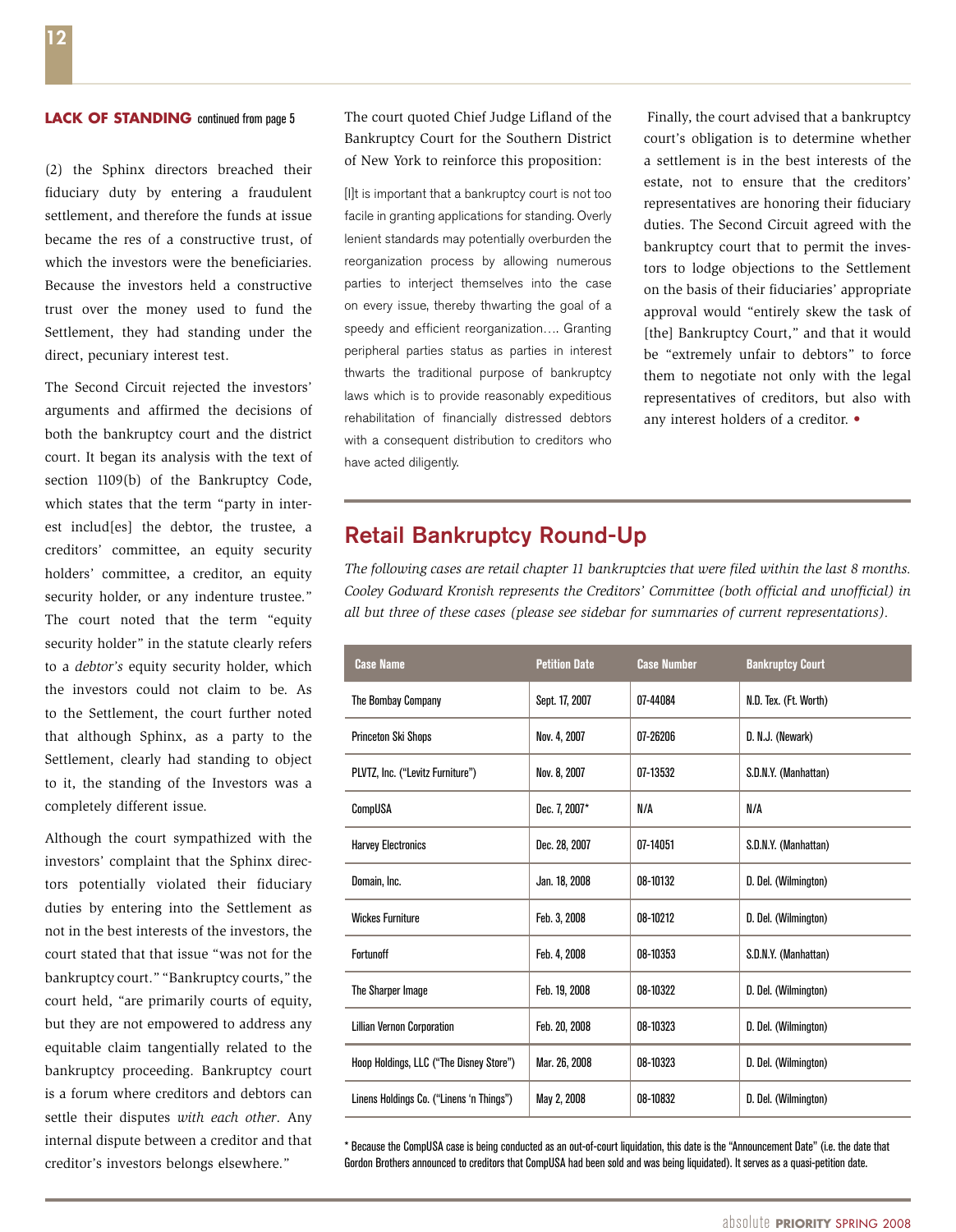As in many states, in California the company and the assignee enter into a formal "Assignment Agreement." The company must also provide the assignee with a list of creditors, equity holders, and other interested parties (names, addresses, and claim amounts). The assignee is required to give notice to creditors of the assignment, setting a bar date for filing claims with the assignee that is between five to six months later.

**ABCs In Other States.** Many other states have ABC statutes although in practice they have been used to varying degrees. For example, ABCs have been more common in California than in states on the East Coast, but important exceptions exist. Delaware corporations can generally avail themselves of Delaware's voluntary assignment statutes, and its procedures have both similarities and important differences from the approach taken in California. Unlike the California ABC process, in Delaware the Chancery Court retains a supervisory role during much of the ABC. For example, a Delaware assignee is required to file with the Chancery Court a complete inventory of the assets it has been assigned and, upon receipt of the inventory, the Chancery Court appoints two disinterested appraisers to evaluate the inventory. Once the appraisal is filed, the assignee is required to post a surety bond with a value equal to that of the appraised assets and, annually, the assignee is required to file an accounting of the assignee's activities. Other states where ABCs are more frequently used include Florida, Massachusetts, and Illinois.

**Important Features Of ABCs.** A full analysis of how ABCs function in a particular state and how one might affect a specific company requires legal advice from insolvency counsel. The following highlights some, but by no means all, of the key features of ABCs (and for illustration purposes only, we look at the California statute):

*Court Filing Issue.* In California, making an ABC does not require a public court filing. However, other states, such as Delaware and Michigan, do require a court filing to initiate or complete an ABC.

*Select The Assignee.* Unlike a Chapter 7 bankruptcy trustee, who is randomly appointed from those on an approved panel, a corporation making an assignment is generally able to choose the assignee. As with other professionals, particular assignees have a range of expertise and often take different approaches to management of an ABC. In selecting an assignee, companies should consider which assignee would be best able to liquidate the company's assets and address the company's specific circumstances.

*No Automatic Stay.* In many states, including California, an ABC does not give rise to an automatic stay like bankruptcy. However, Uniform Commercial Code section 9-309 gives an assignee a perfected lien, generally allowing assignees to block judgment creditors from attaching assets. With respect to creditors with perfected security interests, the lack of an automatic stay does mean that, unlike in a bankruptcy, absent an agreement by the secured lender or other secured creditor to work with the assignee, the lender will usually be able to foreclose on its collateral. As such, an ABC would not work for a company with a large and disparate creditor base and/or secured lenders who will not agree to work with the assignee.

*Shareholder Approval.* Most corporations require both board and *shareholder approval* for an ABC because it involves the transfer to the assignee of substantially all of the corporation's assets. This makes ABCs impractical for most publicly held corporations, since shareholder approval is not usually required for commencement of a bankruptcy case (i.e., only board approval is required).

*Liquidator As Fiduciary.* The assignee is a fiduciary to the creditors and is typically a professional liquidator. An ABC and bankruptcy option are similar in this regard as fiduciary duties are owed to creditors in both – whether the company is managed by a liquidator or a debtor in possession.

*Assignee Fees.* The fees charged by assignees often involve a substantial upfront payment and a percentage based on the assets liquidated. In comparison, a Chapter 7 trustee is entitled to reasonable compensation based upon a sliding sale, pursuant to Bankruptcy Code Section 326.

*Event Of Default.* The making of a general assignment for the benefit of creditors is typically a default under most contracts. Given the lack of an automatic stay in an ABC, contracts may be terminated upon the assignment under an *ipso facto* clause. This is one of the factors a company should consider in determining whether to pursue an ABC or a bankruptcy.

*Claims.* For creditors, an ABC process generally involves the submission to the assignee of a statement or other proof of claim by a stated deadline, which is similar to a bankruptcy process.

*Employee Priority.* Employee and other claim priorities are governed by state law and may involve different amounts than apply under the Bankruptcy Code. In California, for example, the employee wage and salary priority is \$4,300, not the \$10,950 amount currently in force under the Bankruptcy Code.

*20 Day Goods.* Generally, ABC statutes do not have a provision similar to that under Bankruptcy Code Section 503(b)(9), which gives an administrative claim priority to vendors who sold goods in the ordinary course of business to a debtor during the 20 days before a bankruptcy filing. As a result, these vendors may recover less in an ABC than in a bankruptcy case. In an ABC, vendors may assert reclamation rights under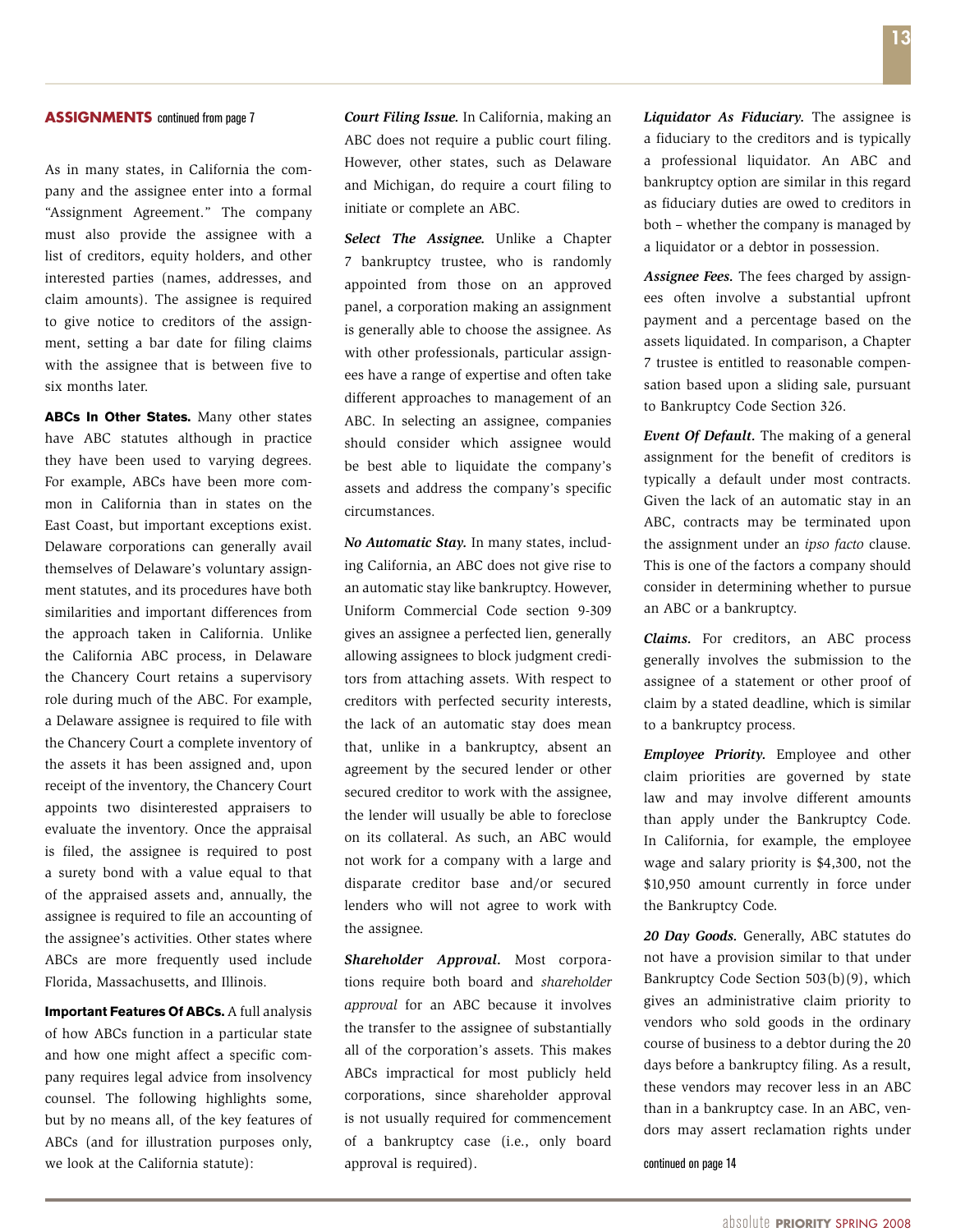the Uniform Commercial Code and the absence of an automatic stay would allow vendors to reclaim goods, subject to the prior rights of a perfected secured creditor.

*Landlord Claim.* Unlike bankruptcy, there generally is no cap imposed on a landlord's claim for breach of a real property lease in an ABC. In California, an assignee is permitted to remain in the premises for up to 90 days after the assignment in exchange for paying rent but may not assign the lease without consent of the landlord. In contrast, a company in bankruptcy has up to 210 days (subject to additional time with landlord consent) to determine whether to assume or reject real property leases.

*Sale Of Assets.* In many states, including California, sales by the assignee of the company's assets are completed as a private transaction without approval of a court. However, unlike a bankruptcy Section 363 sale, *there is usually no ability to sell assets "free and clear" of liens and security interests without the consent or full payoff of lienholders. Likewise, leases or executory contracts cannot be assigned without required consents from the other contracting party*.

*Avoidance Actions*. Most states allow assignees to pursue preferences and fraudulent transfers. However, the U.S. Court of Appeals for the Ninth Circuit has held that the Bankruptcy Code pre-empts California's preference statute, California Code of Civil Procedure section 1800. Nevertheless, to date the California state courts have refused to follow the Ninth Circuit's decision and still permit assignees to sue for preferences in California state court. In February 2008, a Delaware state court followed the California state court decisions, refusing either to follow the Ninth Circuit position or to hold that the California preference statute was pre-empted by the Bankruptcy Code. The Delaware court was required to

apply California's ABC preference statute because the avoidance action arose out of an earlier California ABC.

**The Scenario Revisited.** With this overview in mind, let us return to our company in distress.

- $\blacktriangleright$  The prospect of a term sheet from a potential buyer may influence whether our hypothetical company should choose an ABC or another approach. Some buyers will refuse to purchase assets outside of a Chapter 11 bankruptcy or a Chapter 7 case. Others are comfortable with the ABC process and believe it provides an added level of protection from fraudulent transfer claims compared to purchasing the assets directly from the insolvent company. Depending on the value to be generated by a sale, these considerations may lead the company to select one approach over the other available options. One issue will the cooperation of secured lenders and contract parties (particularly where contracts require consent to assignment) with the sale process to allow the buyer to be comfortable that the sale can be concluded free and clear of liens and with all required contracts in full force.
- $\blacktriangleright$  In states like California where no court approval is required for a sale, the ABC can also mean a much faster closing —often within a day or two of the ABC itself provided that the assignee has had time to perform due diligence on the sale and any alternatives—instead of the more typical 30-60 days required for bankruptcy court approval of a Section 363 sale. Given the speed at which they can be done, in the right situation an ABC can permit a "going concern" sale to be achieved.
- Importantly, as noted, secured creditors with liens against the assets to be sold will have to agree to cooperate with the assignee and will either need to be paid off through the sale or consent to release

their liens pending resolution of their claims; forced "free and clear" sales generally are not possible in an ABC. For this reason, it may be important to discuss an ABC alternative with secured creditors sooner rather than later to obtain their cooperation with the sale process.

- $\blacktriangleright$  If the buyer decides to take the real property lease, the landlord will need to consent to the lease assignment. Unlike bankruptcy, the ABC process generally cannot force a landlord or other third party to accept assignment of a lease or executory contract. The same consideration can apply to other contract and non-contract assets where, under the agreement or applicable law, consent is needed. Again, the company's ability to discuss an ABC with, and obtain consent from, the affected parties early in the process is an important factor in evaluating which insolvency options are available.
- If the buyer decides not to take the lease, or no sale occurs, the fact that only nine months remains on the lease means that this company would not benefit from bankruptcy's cap on landlord claims. If the company's lease had years remaining, and if the landlord were unwilling to agree to a lease termination approximating the result under bankruptcy's landlord claim cap, the company would need to consider whether a bankruptcy filing was necessary to avoid substantial dilution to other unsecured creditor claims that a large, uncapped landlord claim would produce in an ABC.
- If the potential buyer walks away, the assignee would be responsible for determining whether a sale of all or a part of the assets was still possible. In any event, assets would be liquidated by the assignee to the extent feasible and any proceeds would be distributed to creditors in order of their priority through the ABC's claims process.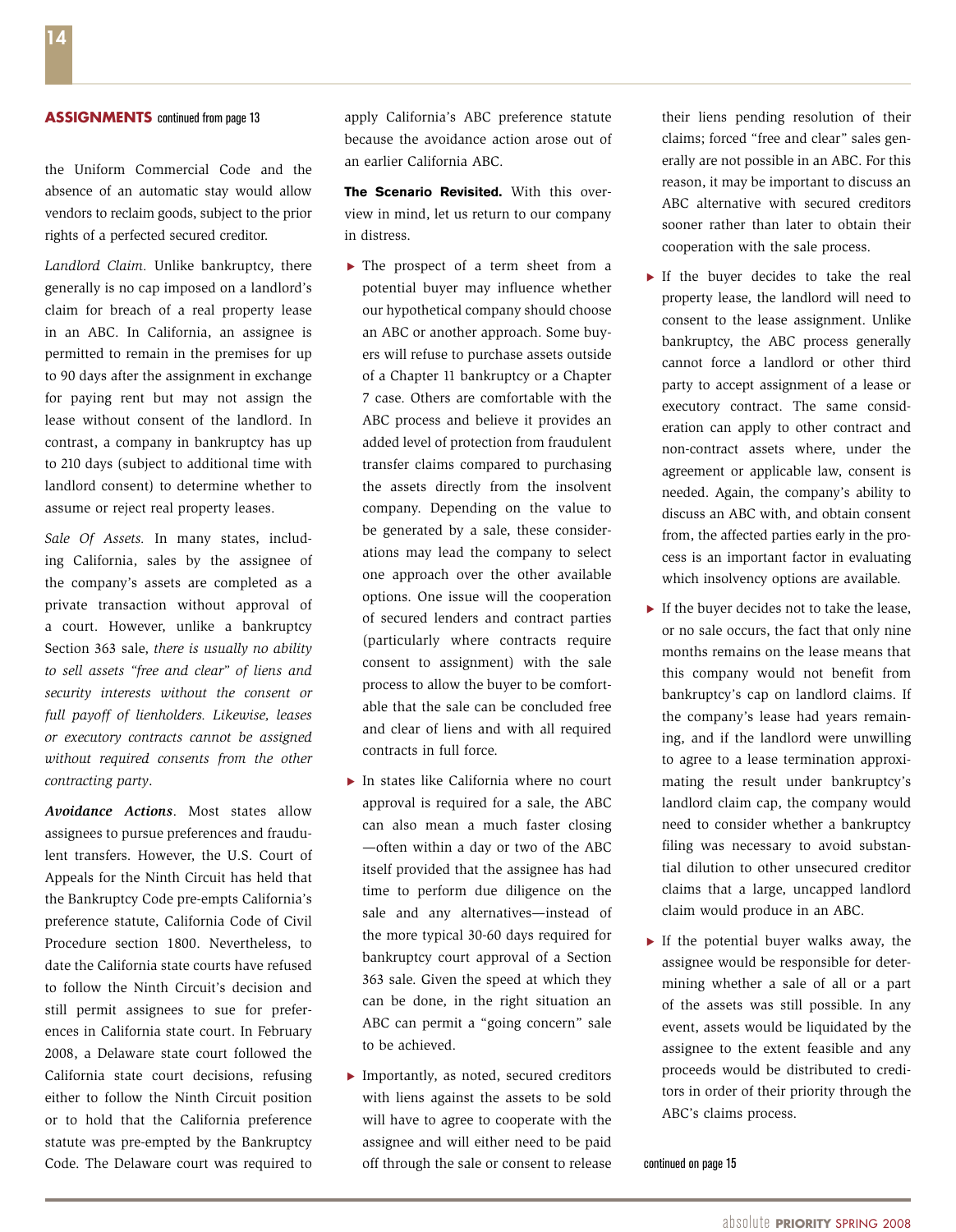While other options are available and should be explored, an ABC may make sense for this company depending upon the buyer's views, the value to creditors and other constituencies that a sale would produce, and a clear-eyed assessment of alternative insolvency methods.

**Conclusion.** When weighing all of the relevant issues, an insolvent company's management and board would be wellserved to seek the advice of counsel and other insolvency professionals as early as possible in the process. The old song may say that ABC is as "easy as 1-2-3," but assessing whether an assignment for the benefit of creditors is best for an insolvent company involves the analysis of a myriad of complex factors. •

#### **EXECUTORY** continued from page 11

However long this process may take, however onerous the dilemmas faced by the non-debtor party to an executory contract may be while the non-debtor awaits the debtor's decision, and whether or not the bankruptcy judge grants a motion by the non-debtor party to accelerate the debtor's timetable for making its election to assume or reject, the power to make that election is …that of the debtor alone.

#### **Takeaway**

The decision recognizes the estate's right to control the ultimate disposition of its assets, including its executory contracts. Importantly, it precludes a creditor from being permitted to take unilateral action that could change the character of the contract by rendering post-petition performance. Had the debtor performed, the Court's decision implies that the character of the contract could have been changed. But, the creditor may not do so. Interestingly, creditors are required to perform under contracts for so long as the debtor is performing or face attacks that their non-performance

post-petition violates the automatic stay. This case, however, shows the dual nature of the stay, and estate's right to a "breathing spell". One the one hand, in general, creditors must perform post-petition under contracts; on the other hand, their performance, if rejected by the debtor, does not change the "executory" nature of the contract. However you analyze the duality, the balance of rights is clearly in favor of the debtor. •

| Bankruptcy & Restructuring Event Calendar<br>Spring/Summer 2008 Cooley Godward Kronish Speaking Appearances |                                      |                                                                                                                                                    |  |  |
|-------------------------------------------------------------------------------------------------------------|--------------------------------------|----------------------------------------------------------------------------------------------------------------------------------------------------|--|--|
| <b>Event</b>                                                                                                | <b>Date/Location</b>                 | <b>Cooley Godward Kronish Participant/Topic</b>                                                                                                    |  |  |
| Cooley & Longacre Fund Management, LLC Co-Host a<br>Symposium                                               | May 6, 2008 (New York, NY)           | Larry Gottlieb & Jay Indyke (Speakers: "Critical Legal Issues for Vendors in Recent Retail<br>Bankruptcies")                                       |  |  |
| <b>National Credit Congress (NACM)</b>                                                                      | May 18, 2008 (Louisville, KY)        | Jay Indyke (Speaker: "Critical Vendor Issues in an Economic Slowdown")                                                                             |  |  |
| <b>National Credit Congress (NACM)</b>                                                                      | May 21, 2008 (Louisville, KY)        | Richard Kanowitz (Speaker: "Out of Court Workouts for Distressed Companies")                                                                       |  |  |
| <b>Bloomberg Finance L.P.</b>                                                                               | May 20, 2008 (Los Angeles, CA)       | Cathy Hershcopf (Speaker: "Hot Topics in Chapter 11 Bankruptcies: Special Issues for Homebuilders<br>and Current Topics for Retailers")            |  |  |
| Super Return U.S. 2008                                                                                      | June 2-4, 2008                       | Larry Gottlieb (Moderator: "Harnessing Opportunities In Distressed: In An Era Of Rising Defaults,<br>Where Are The Opportunities This Time Round?" |  |  |
| Creditntell                                                                                                 | June 12, 2008 (webinar)              | Larry Gottlieb & Jay Indyke (Speakers: "Understanding the Bankruptcy Process: Terminology and<br>Trends")                                          |  |  |
| <b>National Credit Congress (NACM)</b>                                                                      | September 18, 2008 (Kansas City, KS) | Jay Indyke (Speaker: "Creditors Committees")                                                                                                       |  |  |

*For more information on these appearances, please contact the Marketing Department at 212-479-6163.*